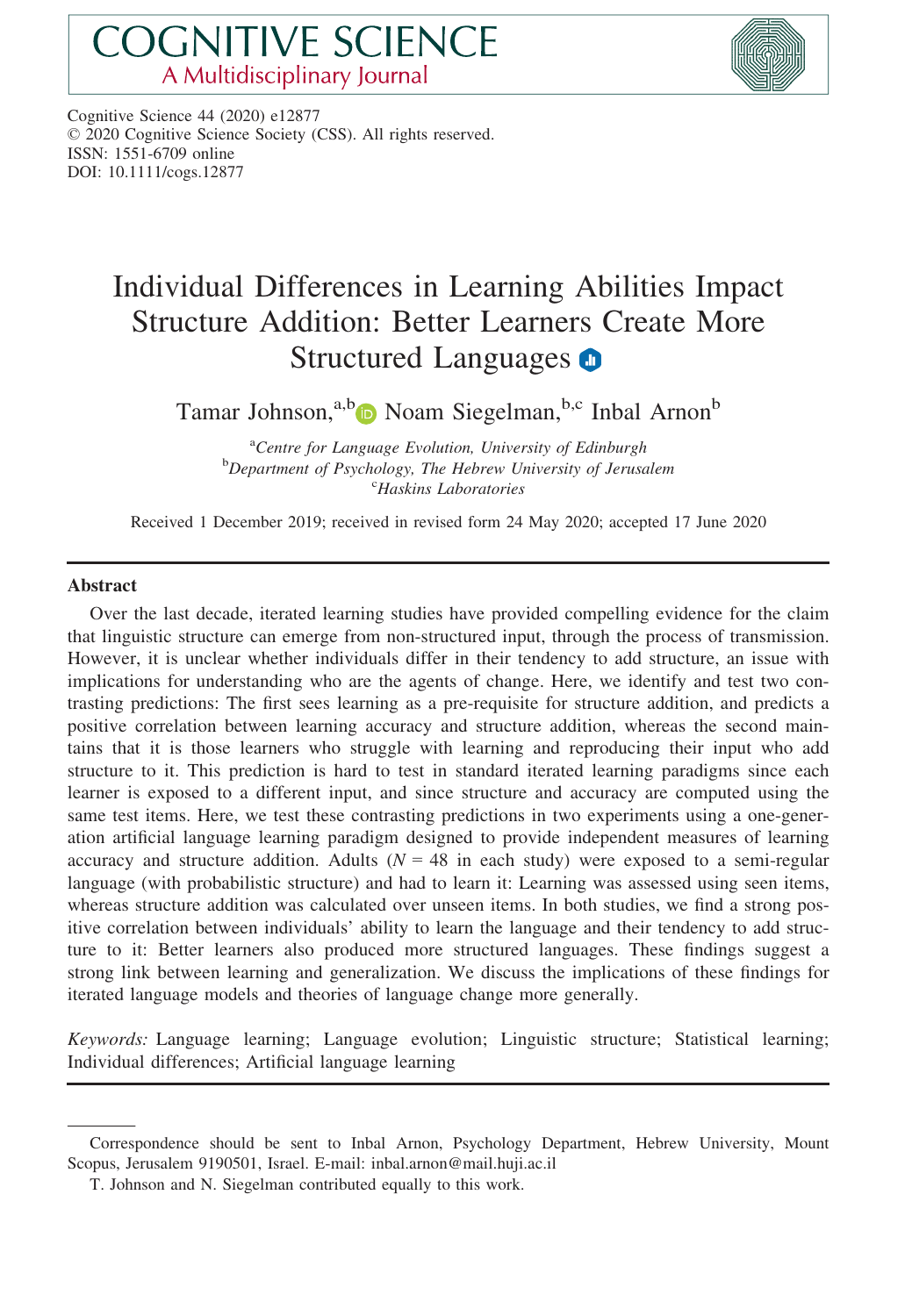## 1. Introduction

How did structure emerge in language? This foundational question has been the center of much controversy and debate. Within nativist approaches (e.g., Chomsky, 1972; Pinker, 1984), the emergence of structure is understood to reflect innate and domain-specific principles. More recently, however, studies have focused on the possible role of cultural transmission in the emergence of structure—where weak individual learning biases become amplified over time, leading to more structured languages (see Kirby, 2017; Kirby, Griffiths, & Smith, 2014 for a review). This effect was first demonstrated experimentally by Kirby, Cornish, and Smith (2008), who developed an iterated learning paradigm showing that linguistic structure can emerge from non-structured input over the course of transmission across "generations" of learners. These results provide important evidence for the claim that structure can emerge as a result of repeated transmission between learners. Much work since has extended this work to examine the conditions under which structure is more or less likely to emerge. Thus, some studies focus on social factors, demonstrating that group size (e.g., Raviv, Meyer, & Lev-Ari, 2019; Vogt, 2007) and communication dynamics (Kirby, Tamariz, Cornish, & Smith, 2015) affect the emergence of linguistic structure. Other studies focus on the age of the learners, with opposing views on the role of children and adults in the emergence of structure (e.g., Kempe, Gauvrit, Gibson, & Jamieson, 2019; Lupyan & Dale, 2010; Raviv & Arnon, 2018a; Senghas & Coppola, 2001).

These studies highlight the way group-level characteristics impact structure emergence (e.g., group size) and suggest that individuals may differ in their tendency to add structure. However, very little work to date has systematically investigated individual differences in structure emergence. This is at least partially related to the structure of experimental iterated learning paradigms. In these paradigms, the input of each learner differs (because it is the output of the previous learner), and it is hard to distinguish learning from structure addition (due to inherent confounds; see below). Most computational models also assign all learners similar learning biases, assuming that such variance in learning, if it exists, is unrelated to structure emergence (e.g., Griffiths  $\&$ Kalish, 2007; Reali & Griffiths, 2009; Kirby et al., 2015, but see Navarro, Perfors, Kary, Brown, & Donkin, 2017). Overall, then, individual differences in structure emergence have been understudied, and it is unclear whether they exist and if so—what underlies such variation.

Here, we ask whether structure emergence can be predicted by individuals' learning abilities: Do better learners add more (or less) structure? This question is motivated by studies comparing child and adult regularization patterns. When faced with unconditioned (or "free") variation, children seem to regularize their input more than adults (Hudson  $\&$ Newport, 2001; 2005; see Newport, 2020 for review), possibly because their worse learning abilities prevent them from learning the correct input distribution (Kam & Newport, 2009). In another study, children and adults showed different regularization strategies, with children increasing use of the dominant form, and adults making it lexically conditioned such that each form was used with certain lexical items (Samara, Smith, Brown, &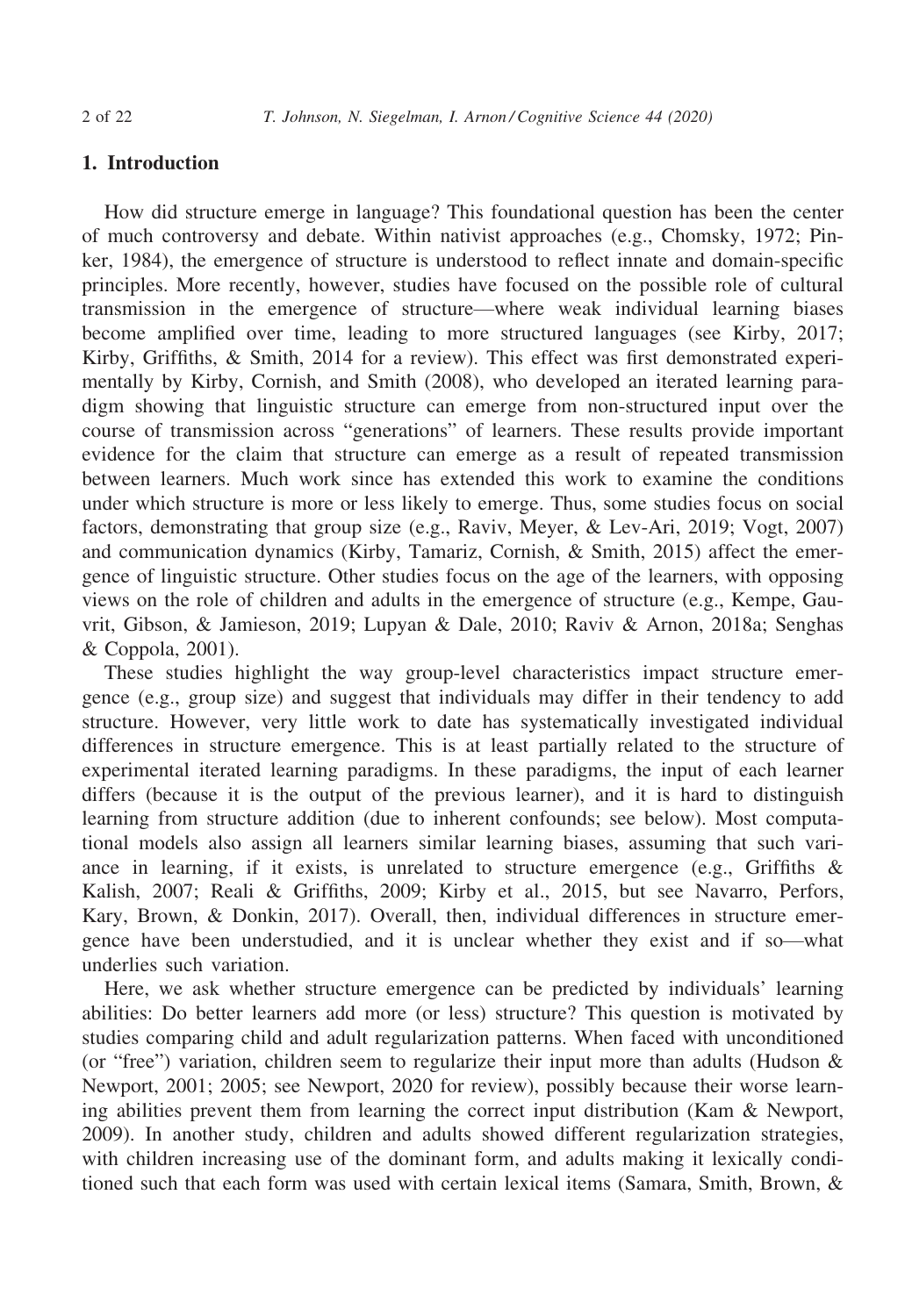Wonnacott, 2017). This predicts that learning abilities will be negatively associated with an individual's tendency to add structure (even within an age group): Individuals who manage to replicate their input will not need to add structure to it while those who fail to learn it will create more structured systems. The opposite relation is predicted by a different study comparing the generalization of a novel linguistic construction in children and adults (Boyd & Goldberg, 2012), where younger children were more conservative than older children and adults. This was attributed to their lower ability to detect patterns in their input: Without learning the input, it is claimed, structure cannot be added. From this perspective, individuals' learning abilities are predicted to be positively correlated with their tendency to add structure.

The existence of a positive relation between learning and structure addition receives some support from a recent iterated learning study of child and adult learners (Raviv & Arnon, 2018a). In this study, children and adults were assigned to separate age-based chains (separate chains for children and adults). While the languages of both children and adults showed increased learnability (reduction in transmission error with generation), only adults showed evidence for the emergence of structure. The authors propose that the lack of structure in the child chains may reflect their difficulty with learning the input they were exposed to. This interpretation is supported by a significant positive correlation between transmission error (taken as a measure of learning), and structure score within individuals for both children and adults. That is, better learners created more structured languages. While suggestive, this study was not designed to directly assess the relation between learning and generalization and consequently had several methodological limitations that restrict the conclusions that can be drawn. First, each participant was exposed to input with varying levels of structure (since they were from a different generation and chain), meaning it cannot dissociate the effect of individuals' tendencies from that of the input structure itself. Second, and importantly, the measurement of learning and added structure were confounded, since they were calculated on the same test trials: Specifically, all calculations were based on all test items, seen (old) and unseen (new). This was done because there were very few unseen items: Each participant only saw only three unseen items at test in Raviv and Arnon (2018a). To examine the relation between learning and structure addition, a design is needed where the two are not inherently linked.

The current study sets out to address these limitations and directly test the link between learning abilities and structure creation at the individual level: Are better learning abilities associated with more structure addition? Operationally, we ask if participants who showed better learning of the input produce languages with a higher degree of structure—that is, a higher degree of systematicity between meanings and forms (this is the common definition of structure in the ILM literature, see, e.g., Kirby et al., 2008, albeit a definition that does not fully capture the complexity of natural languages, see Section 5). To test this, we used an artificial language learning paradigm similar to the one typically used in iterated learning studies, where each participant is exposed to part of a language, has to learn it, and then produce the full language. Importantly, and in contrast with typical iterated learning studies, we used a one-generation paradigm where all participants are exposed to the same language, ensuring identical input for all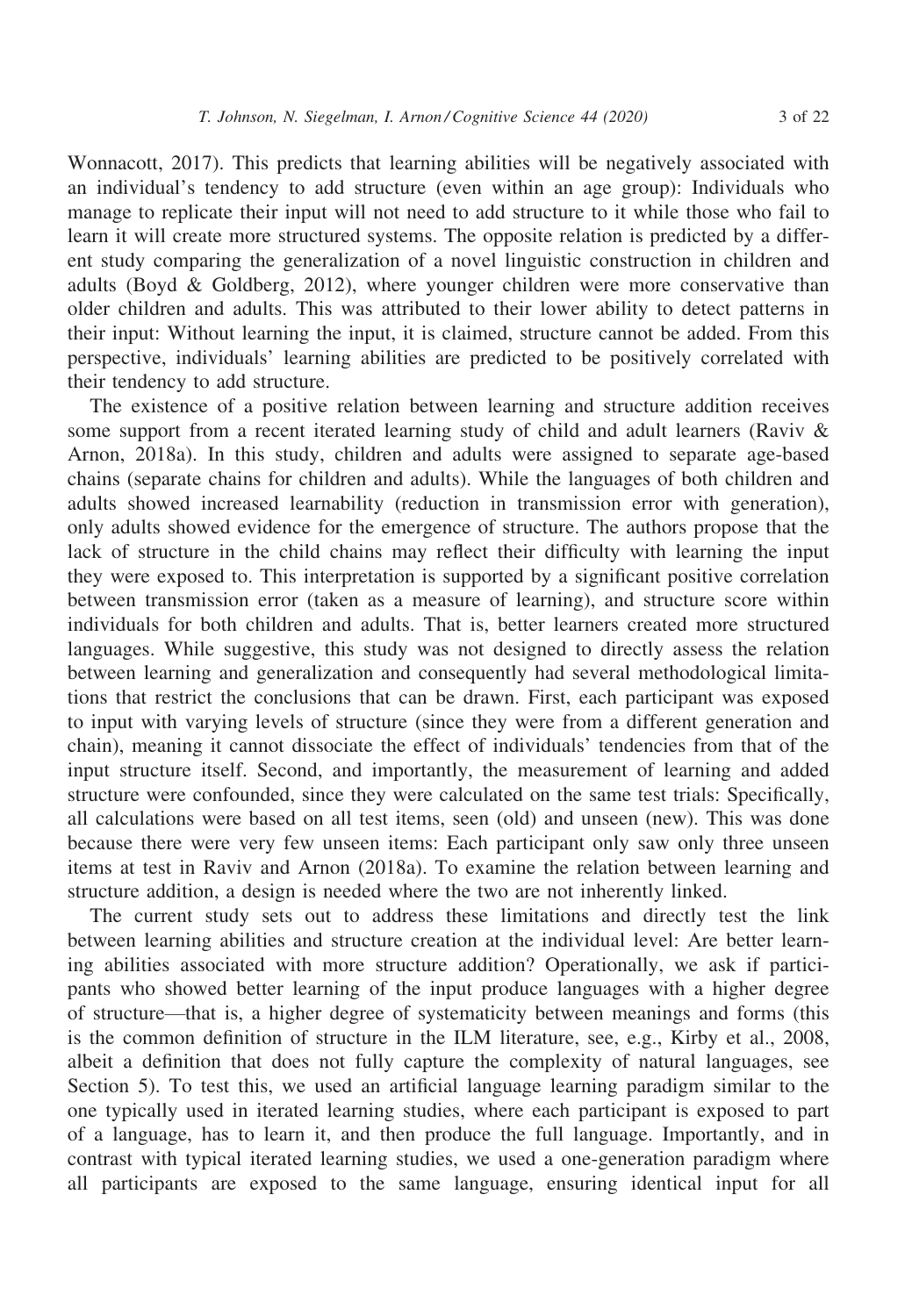participants, and the output is assessed after one generation. Another important difference is that the initial language is not random, but has a certain degree of structure. Since we are not interested in showing that structure can emerge from no structure, but in the link between structure and learning in individuals, our starting point is a probabilistically structured language (with a certain degree of structure but with room to make it more regular). Such a language allows us to see how well participants learn their quasi-regular input, and whether they add structure to it in their own productions. Another important feature is that, unlike Raviv and Arnon (2018a), the language was divided into an equal number of seen and unseen items. This stands in contrast to typical iterated learning studies where participants are exposed to most of the language, with only a small number of items used to test generalization, a design that cannot be used to compute separate measures for learning and structure addition. In the current study, we used a larger feature space (four shapes, four colors, and three manners of motion, total possible combinations  $= 48$ ), with half of the possible items appearing during learning and all of them appearing during testing. We used only the seen items to calculate learning scores and only the unseen items to calculate structure addition, creating two independent measures.

We make several predictions. First, if there are differences in structure addition across individuals, then we should see variability in our adult participants, despite being exposed to the same input. Second, we predict that this variability will be predicted by individual differences in learning abilities. Thus, we predict a correlation between the learning measure (calculated on seen items) and the structure addition measure (calculated on unseen items). Given previous findings (Raviv & Arnon, 2018a), we predict this to be a positive correlation such that participants who show better learning will also add more structure to the language, in line with accounts that see the identification of the underlying structure of a language as a pre-requisite to its systematization (Boyd & Goldberg, 2012). Alternatively, however, if it is the *difficulty* in learning the language which drives its generalization (Hudson Kam & Newport, 2005), we will see a non-positive correlation, most likely a negative correlation, where participants who struggle in learning the language (did not learn the seen items well) would add more structure to it, presumably to make it simpler to use and learn. Importantly, such a negative correlation is theoretically possible in our paradigm: Bad learners could, in principle, create structured languages (see concrete examples below, under Measures of learning and added structure).

We conduct two studies to test these competing hypotheses. In Experiment 1, the input language had a high level of regularity (83% regularity), whereas in Experiment 2 the input language was less regular (67% regularity). We compared these two levels of structure to examine the relation between learning abilities and structure emergence across different initial languages. To preview our findings, we show that in both conditions individual differences in learning were strongly and positively correlated with the tendency to add structure to the language.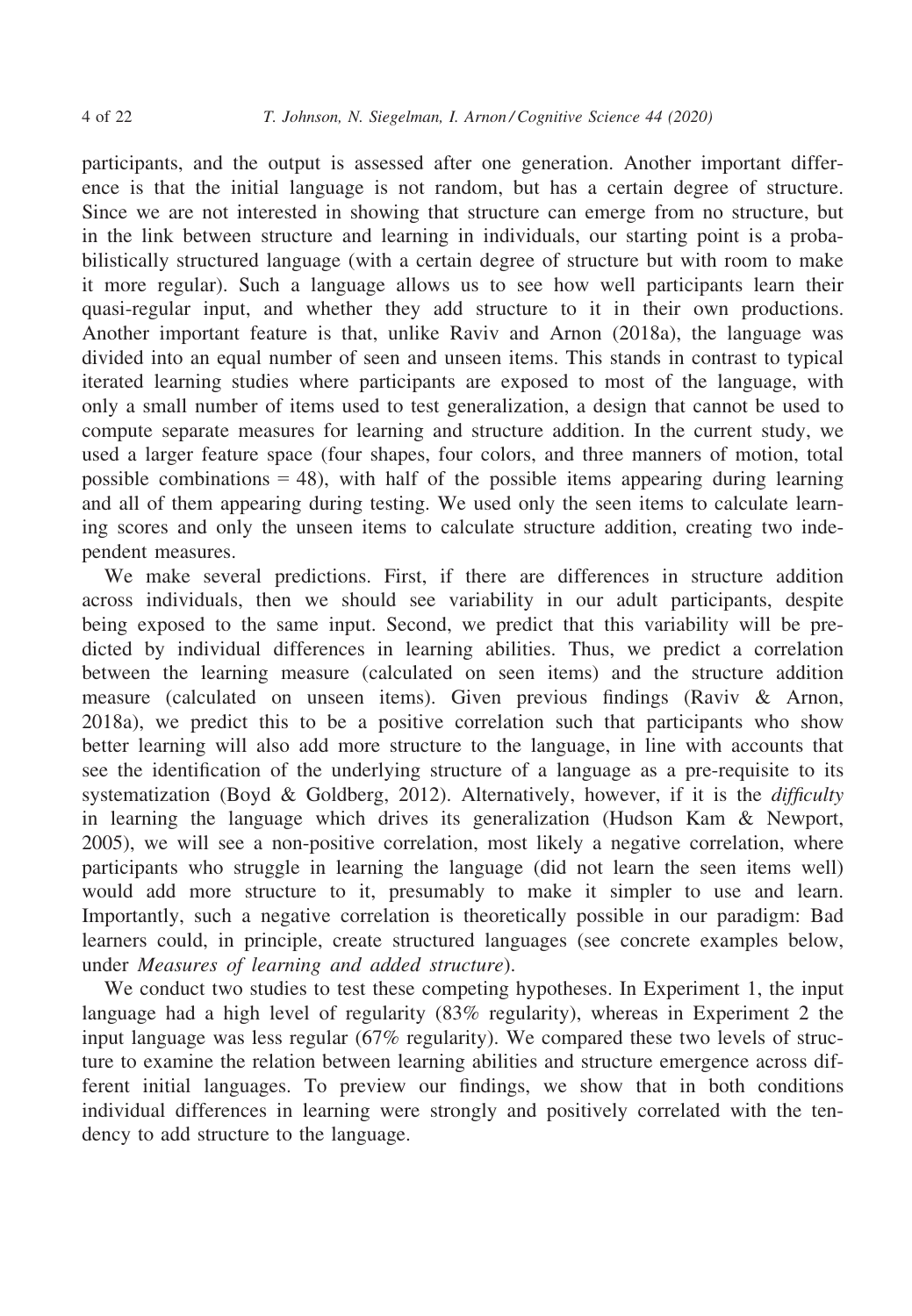## 2. Experiment 1

### 2.1. Methods

#### 2.1.1. Participants

In all, 48 students at the Hebrew University participated in the study (30 females, 18 males, mean age: 24.6 years) for course credit or payment. Data from one participant were removed due to a technical error.

#### 2.1.2. Materials and design

The artificial language consisted of 48 object–label pairs, varying across three semantic dimensions: shape, color, and manner of motion. There were four different shapes (star, heart, cross, and moon), four different colors (black, yellow, blue, and red), and three manners of motion (bouncing, spiral, and straight-line motion). Their combination resulted in the full set of  $4 \times 4 \times 3 = 48$  possible objects. All corresponding labels were three syllables long, with each syllable corresponding to a different feature: The first syllable marked the shape of the object (with four different syllables in this set), the second marked its color (four different syllables), and the third its motion (three different syllables).

Half of these items were used during learning and test (SEEN items), whereas the rest of the items were only used in the test phase (UNSEEN items). The input language had a regularity level of 83%. This was achieved by pairing every instance of a feature with a syllable in a probability of 83%. Effectively, five out of six objects with the same feature (e.g., the heart shape) shared the same syllable in the relevant position in the initial language (e.g., the first syllable of labels, marking shape). For example, the regular label lipe-re referred to a blue heart moving in a straight line (li-heart, pe-blue, re-straight-line motion). Of the 24 seen items, heart-shape objects appeared with the initial syllable li five out of six times (83%): We call these regular pairings. The sixth occurrence of a heartshape object did not start with  $li$ , but with a syllable that was usually paired with another shape (e.g., ka usually marking the moon shape). We call these irregular pairings. See Appendix for the full list of object–label pairs.

As mentioned above, this artificial language differs from the one in typical iterated language studies in multiple respects. First, to enable comparison of individuals' learning and tendency to add structure, all participants were exposed to identical input (i.e., the same 24 object–label pairs). Second, the initial language already had substantial amount of structure (here—83% regularity per object–label pairing), unlike typical iterated learning studies where the initial language is random on average. Third, the test included large sets of familiar (SEEN) and novel (UNSEEN) trials, to produce separate (and reliable) measures of learning and added structure at the individual level.

#### 2.1.3. Procedure

The task had two parts: an exposure phase, followed by a test phase. During exposure, participants were exposed to object–label pairings from the SEEN set. On each trial, they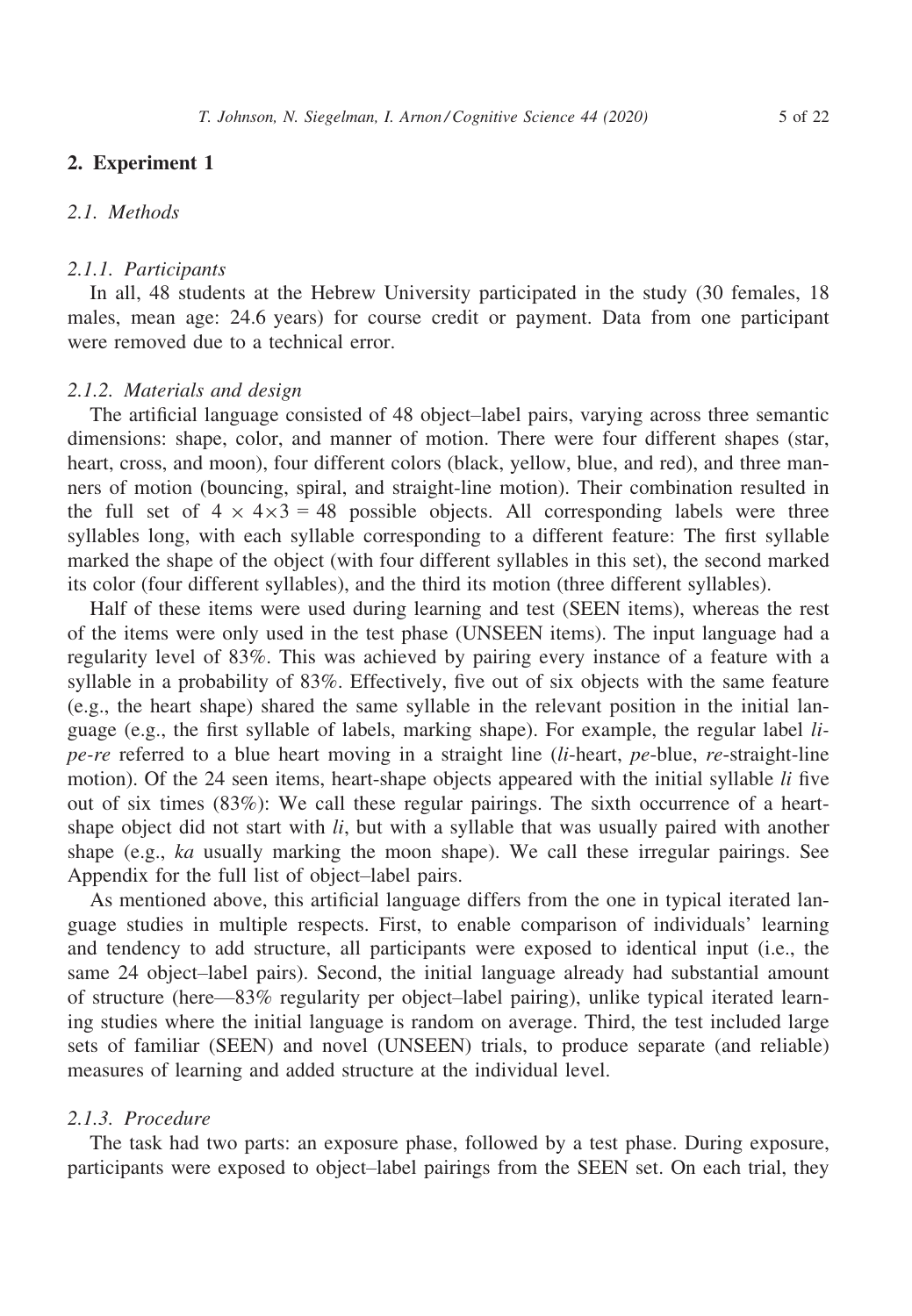saw a short video of an object moving on the screen, with the object's label written at the bottom of the screen. Participants were asked to say the label out loud, and their productions were recorded. This was done to increase the task's interactivity and to ensure that participants are engaged. Participants were exposed to each object–label pairing from the SEEN items set four times during the training phase, resulting in 96 trials (24  $\times$  4), presented in a random order. During the test phase, participants were exposed to all 48 objects in the language: the 24 SEEN items and the additional 24 UNSEEN items. On each trial, participants saw a short video of the object and were asked to produce a matching label according to the language from the exposure phase. Following Raviv and Arnon (2018a), participants produced labels using a syllable bank: All 11 possible syllables were presented on the screen and participants clicked on them to produce a three-syllabic label. The order of test trials was randomized for each participant (with SEEN and UNSEEN test items interleaved).

#### 2.1.4. Measures of learning and added structure

Two separate measures were calculated based on the responses of each participant during the test phase: (a) an accuracy measure and (b) an added structure measure. Note that accuracy scores were calculated based on test trials with SEEN items only, whereas added structure scores were calculated based on performance on UNSEEN items. To calculate accuracy, each of the 24 SEEN trials was given a score between 0 and 1, where each correct syllable within the label scored 1/3 of a point (e.g., the label " $li$ -ni-fa" for an object whose correct label was "*li-ni-ze*," resulted in item accuracy of 2/3). Note that accuracy was calculated by comparing participants' productions of SEEN items to the exact labels they were exposed to during learning: Specifically, irregular syllables were scored as incorrect if they were produced with the dominant syllable instead (see error analysis below). Coding was done using a script that compared each selected syllable to the target syllable.

The added structure measure  $(\Delta Z)$  was operationalized as the difference between the structure score of the produced object–label pairings in the UNSEEN items  $(Z_{\text{produced}})$ and the structure score of the input language  $(Z_{\text{input}})$ . Structure scores were calculated following the procedure in Kirby et al. (2008) where label–object pairings are compared to fully random label–object pairings using a bootstrapping technique, resulting in a Z-score where higher values represent more structured output (see Kirby et al., 2008 for details). Note that the initial language was the same for all subjects and had a structure score of  $Z_{input} = 8.42$ . To re-iterate, structure scores were calculated over UNSEEN items only. Thus,  $\Delta Z$  expresses the change to the language structure (either positive or negative) that does not inherently result from participants' accuracy. A  $\Delta Z = 0$  reflects similar level of structure in input and output languages, negative scores indicate a reduction in structure, and positive values indicate an increase in structure.

As noted above, the main goal of the current work is to estimate the correlation between the learning and added structure measures, in order to adjudicate between two possible theories. Per one theoretical hypothesis—learning as a pre-requisite for generalization (Boyd & Goldberg, 2012)—we expect a positive relation between learning and added structure: Better learners will generalize the quasi-regularities they learned,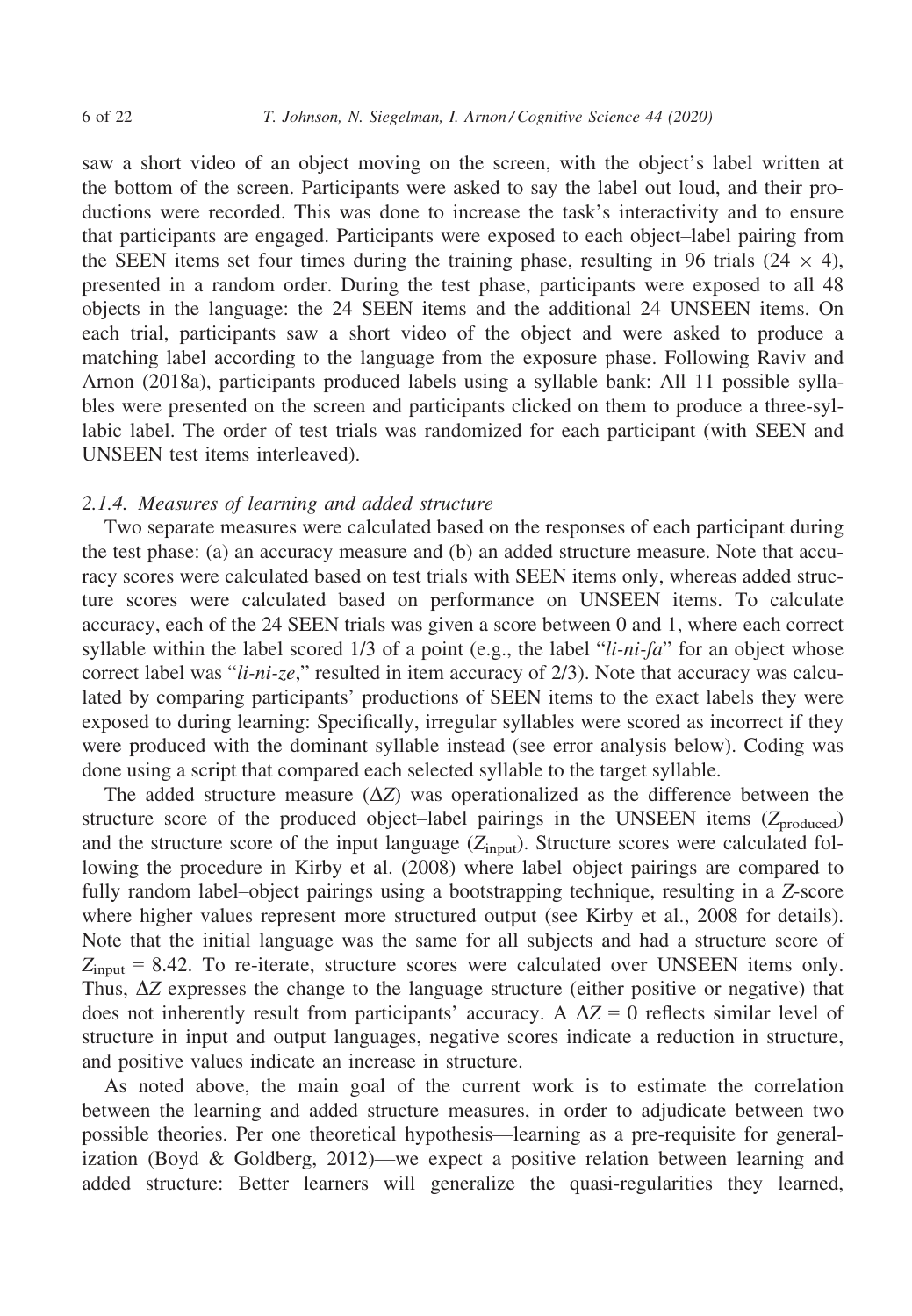creating highly structured outputs, whereas poorer learners will create languages with more arbitrary links between forms and meanings (because they failed to learn the regularities). In contrast, a second hypothesis posits that *poorer* learners will create languages with a high degree of structure. We derive this second hypothesis from the findings of Hudson Kam and Newport (2005) and Kam and Newport, (2009) showing that children are more likely than adults to eliminate free variation and regularize their input. This could reflect a greater difficulty with learning (and reconstructing) the variation. That is, difficulty with learning could be driving generalization. This could happen in several different ways. One such situation is a case where poorer learners produce languages that are fully structured, but use a different set of syllable–feature pairings than those in the input language (e.g., if  $li$  was used to mark the heart shape in the input language, nonlearners would now use it to mark circular motion). In this situation, the accuracy of nonlearners on seen items would be low (because they did not match the input mappings), but they would produce highly structured languages. Another situation is a case where poorer learners *simplify* the language, by reducing the overall number of syllables while maintaining the distinction between different semantic features within each dimension. For example, instead of having four syllables correspond to different patterns of motion, and four other syllables marking shape, non-learners would use the same four syllables to mark both sets (e.g., use  $li$  to mark heart when it appears in the first position, and use the same syllable *li* to mark the color red when it appears in the second position). This, too, would result in a highly structured language. Note that this behavior is possible because in the miniature language syllable position indicates semantic feature (the first syllable marks shape, the second color, and the third manner of motion). Importantly, in both cases, poor learners would have high added structure scores. This will then lead to either a negative correlation between learning and added structure (if good learners reproduce the irregularity of the input, their productions will be less structured than those of the bad learners) or, at a minimum, a zero-order correlation (in a case where good learners also create regularized outputs).

## 2.2. Results and discussion

## 2.2.1. Learning of the input language

Mean accuracy was  $M = 48\%$  (SD = 0.23), meaning that on average, participants labeled correctly about half of the syllables across SEEN items. This value is significantly higher than chance (i.e., random choice of 1/11 syllables;  $t(46) = 11.21$ ,  $p < .001<sup>1</sup>$ ). Importantly, we observed substantial interindividual variability in participants' accuracy, with performance ranging from 0.04 to 0.85 (Fig. 1).

To better understand what participants learned and what was the source of their errors, we conducted an error analysis by examining participants' productions of each syllable during test. We found that participants were less accurate in producing irregular (40% correct) compared to regular pairings  $(54\%; paired-t(46) = 7.00, p < .001)$ . Examining errors in irregular pairings revealed that many of these were due to incorrect productions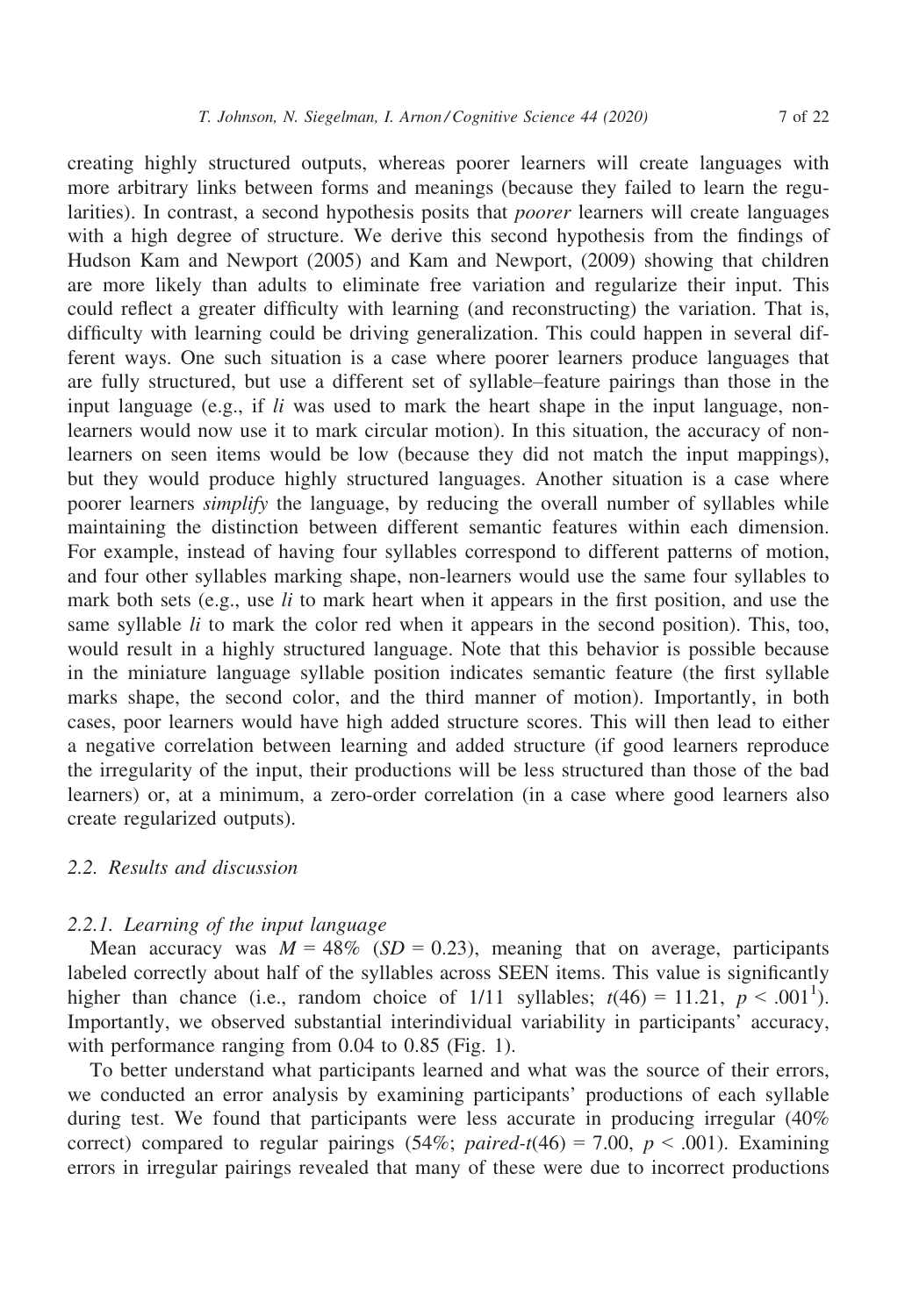

Fig. 1. Distribution of accuracy scores.

of the irregular syllable, with 91% of errors in the irregular syllable. The majority of these errors (58%) were generalization errors, where the irregular syllable was replaced with the dominant form (e.g., labeling the yellow-moon-circles as "ka-ni-ze," instead of the original irregular label "gu-ni-ze," when ka is the dominant form for moon-shaped objects). Overall, these results show that perhaps unsurprisingly, learning is affected by regularity: Regular items were learned more easily, and irregular items were often "corrected" to the dominant form. An additional error analysis showed that participants did learn the association between position and semantic dimension: Participants usually choose syllables from the appropriate set of labels even when making a mistake (69% of errors for SEEN items). For example, erroneous syllables in the first position—which marked shape—most often came from the set of syllables describing shapes (" $gu$ ," " $ka$ ," "be," and "li"), rather than syllables corresponding to color or motion.

Structure score analyses: We next calculated an added structure score  $(\Delta Z)$  for each participant to quantify the difference between the produced language ( $Z_{\text{produced}}$ ) and the initial language (where  $Z_{input} = 8.42$ ). To re-iterate, produced structure scores were computed on UNSEEN items only. Somewhat surprisingly, we found that the mean added structure score was *negative* ( $M_{\Delta Z}$  = -2.14, *SD* = 5.22), meaning that on average participants produced languages with lower levels of structure compared to the input. This result differs from the basic findings of iterated language studies, where participants add structure to the language (see Experiment 2 and Section 5). Critically for our purposes, we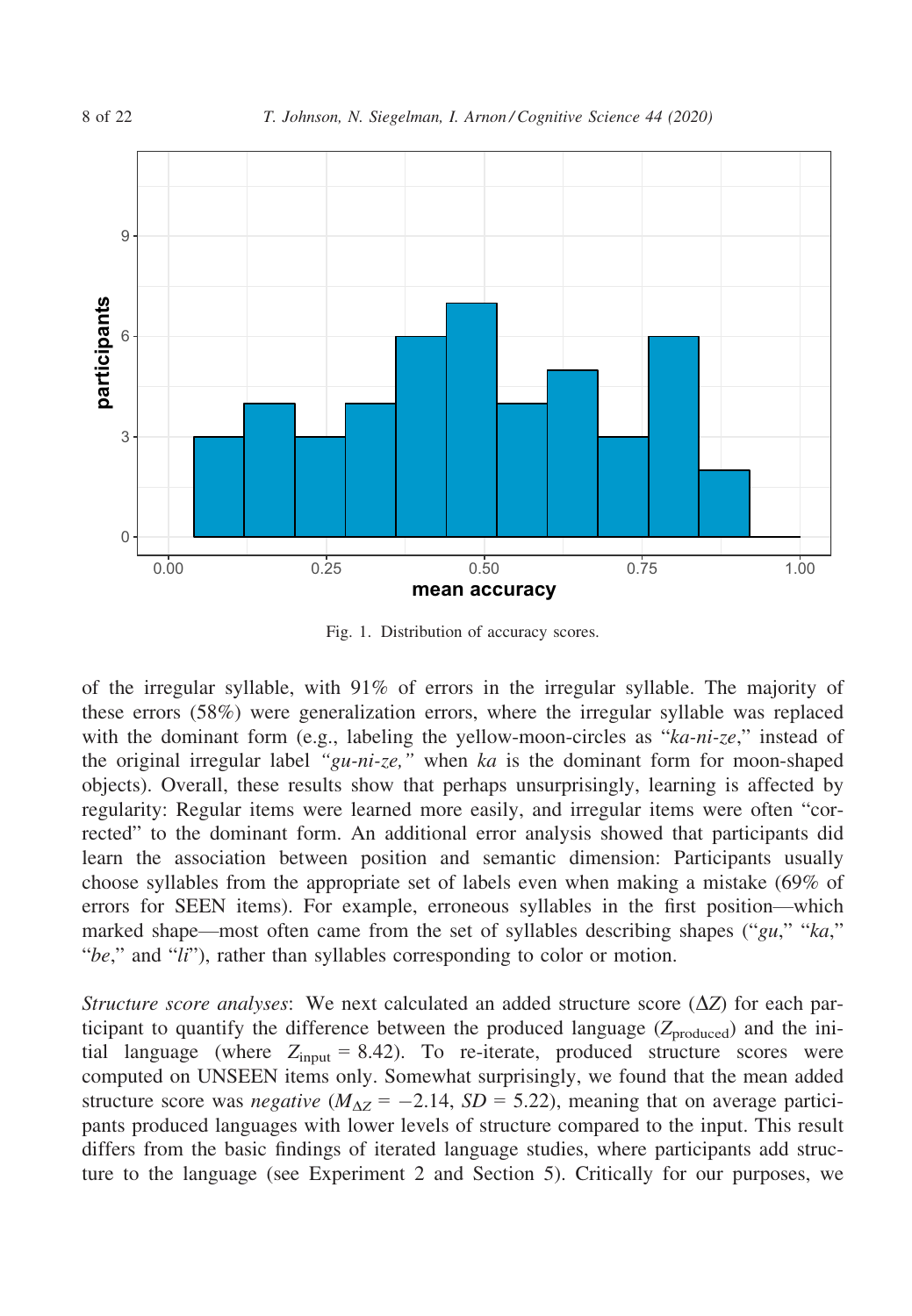observed substantial interindividual variability in the tendency to add (or reduce) structure  $(\Delta Z \text{ ranging from } -9.68 \text{ to } 7.39; \text{ see Fig. 2}).$ 

Correlation of learning and added structure: To examine whether individuals' tendency to add structure to the language relates to their learning abilities, we examined the correlation between participants' accuracy (on SEEN items) and added structure levels  $(\Delta Z)$  on UNSEEN items). Strikingly, the correlation between the two measures was near perfect,  $r = .91$ ,  $p < .001$  (95% CI: [0.84, 0.95]; Fig. 3). This extremely high correlation unequivocally shows that participants who learned the input language better produced more structured output.

We also examined the added structure values—and their relation to learning scores separately for participants with higher and lower learning abilities. To do so, we split participants into "good" and "poor" learners based on a median split. We found that "good" learners added structure to the language on average,  $\Delta Z = 2.07$  (a value significantly higher than 0,  $p = .02$ ), meaning that their languages were more structured than the input language, whereas "poor" learners reduced structure,  $\Delta Z = -6.17$  (significantly lower than 0,  $p \leq .001$ ). Importantly, we observed significant positive correlations between learning and added structure within each of these two sub-groups:  $r = .84$  and .65 for "good" and "poor" learners, respectively (both  $p < .001$ ). These results again demonstrate the strong relation between learning and added structure, and show that the correlation between learning and added structure holds across learners: The degree to which the input language was learned impacted how much structure will be added.<sup>2</sup>



Fig. 2. Distribution of the added structure scores.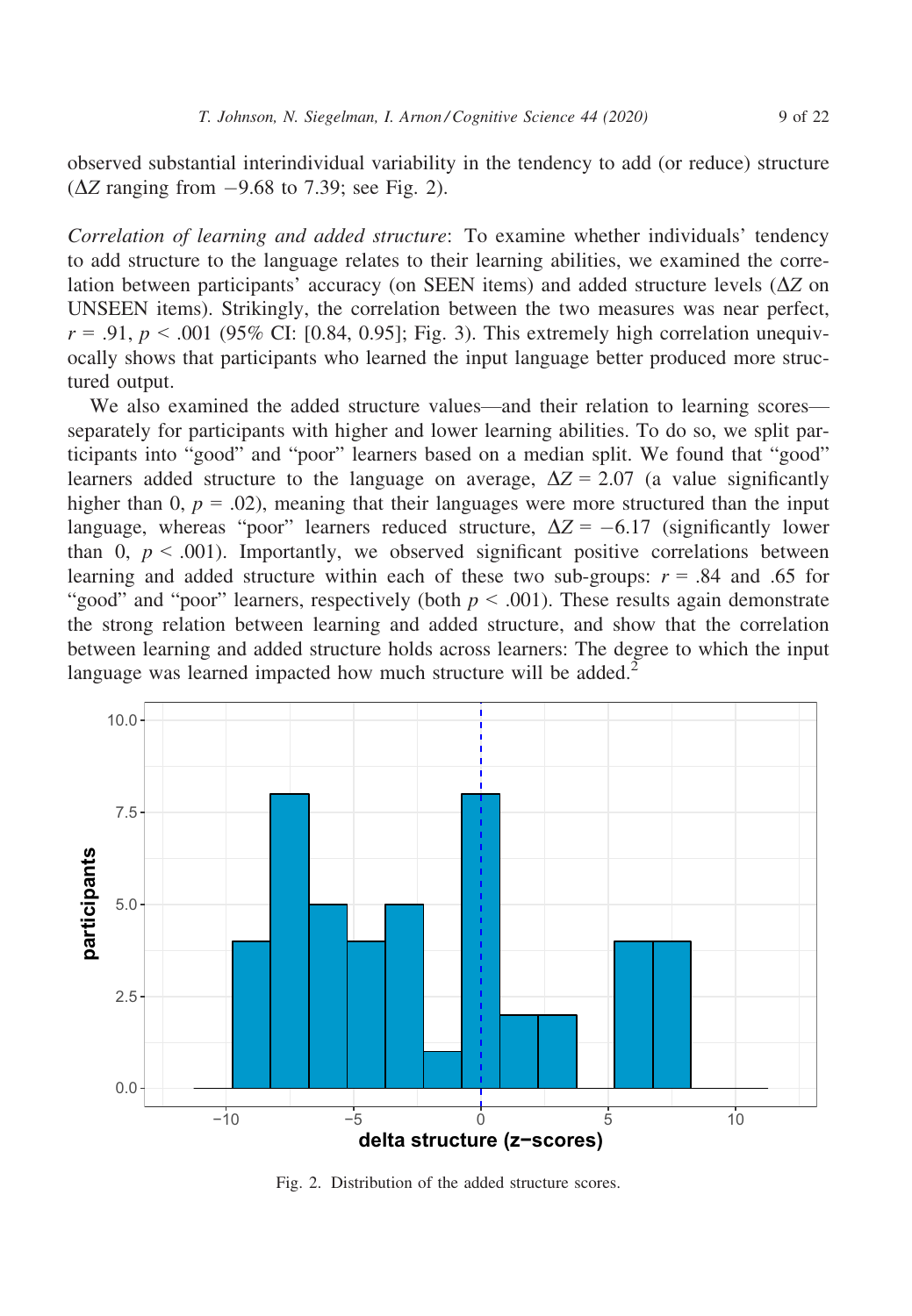

Fig. 3. Added structure  $(\Delta Z)$  as a function of accuracy scores.

## 3. Experiment 2

The results of Experiment 1 provide evidence that (a) even among a relatively homogeneous sample of university students, not all learners add (or reduce) the same amount of structure to an artificial language, and importantly that (b) these individual differences can be traced back almost fully to individual's learning abilities. These results point to a strong link between learning and the tendency to add structure. We next conducted an additional experiment, with two goals in mind. First, given the novelty of the findings, we want to replicate them in an additional group of subjects. Second, we want to evaluate their generalizability by changing the characteristics of the initial language. In particular, we ask whether a similar correlation will be found when the initial language is less structured compared to the highly regular input in Experiment 1. Does the correlation hold when the language is harder and less structured to begin with?

## 3.1. Methods

#### 3.1.1. Participants

In all, 47 students at the Hebrew University who did not take part in Experiment 1 participated in this study (29 females, 18 males, mean age: 24.5 years).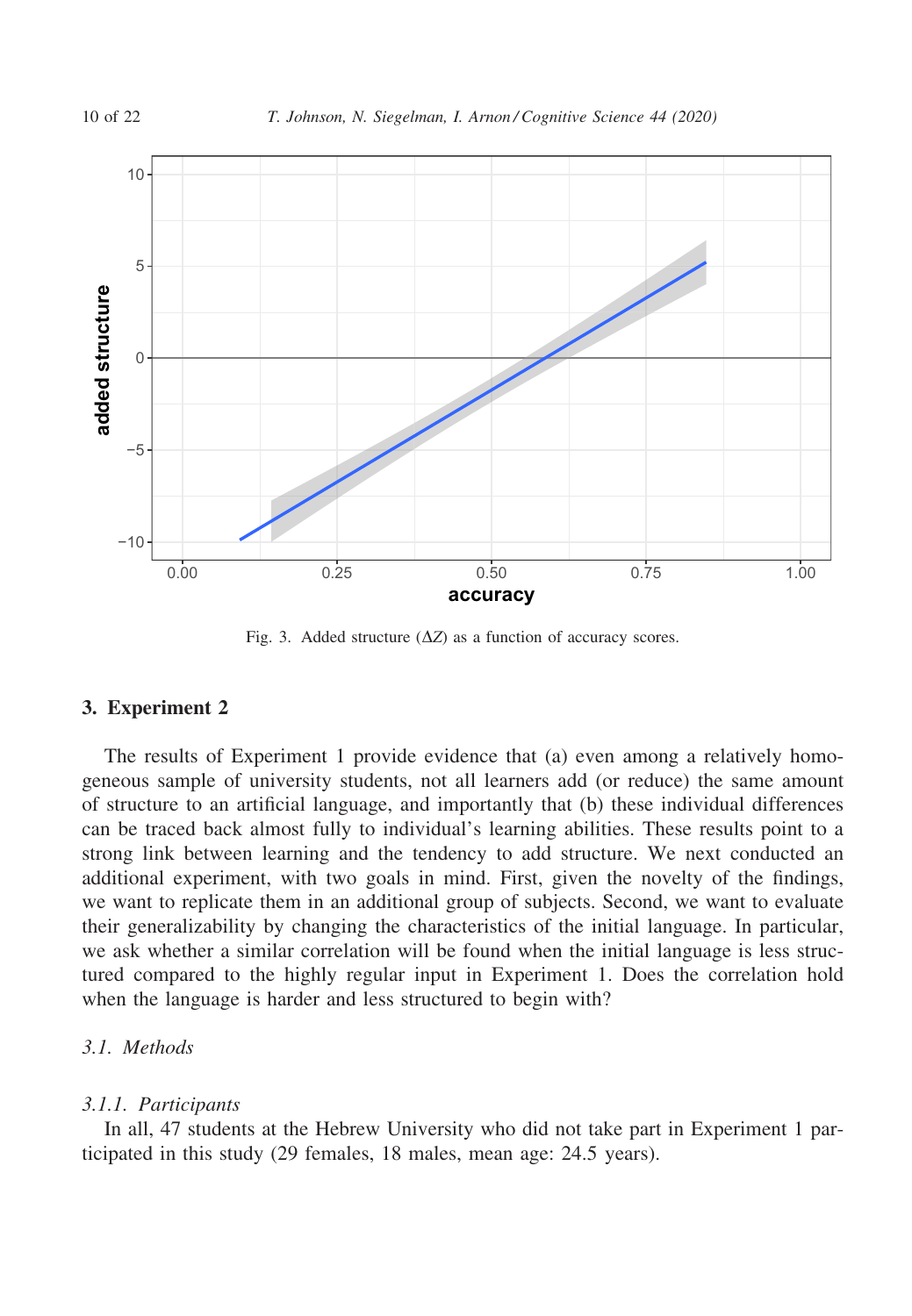## 3.1.2. Design, materials, and procedure

The design uses a similar miniature language as that of Experiment 1, with 48 object– label pairings (24 SEEN and 24 UNSEEN). The initial language in this experiment had, however, a level of regularity, set to 67% (instead of 83% in Experiment 1). This was done by having only four out of six instances of each semantic feature marked by the same syllable (instead of 5/6). Irregular labels were again created by replacing the regular syllable with a syllable from the same semantic dimension. Note that because each object could have up to one irregular syllable, the labels for most objects had an irregular pairing: 22/24 SEEN items (due to 2 irregular tokens in each of the 11 semantic features). This input language had a structure score of  $Z = 3.8$ .

## 3.2. Results

### 3.2.1. Learning of the input language

Mean accuracy score was  $M = 29\%$  (SD = 13%), with considerable individual differences (Fig. 4). Mean accuracy was again better than chance  $(t(46) = 10.27, p < .001)$  but significantly lower than in Experiment 1 ( $t(92) = 4.66$ ,  $p < .01$ ), reflecting the lower structure (and increased difficulty) of this language.

Error analyses again showed that participants made more errors on irregular (93% of errors) compared to regular pairings (7%) for SEEN items. Note though, that it is hard to



Fig. 4. Distribution of accuracy scores in Experiment 2.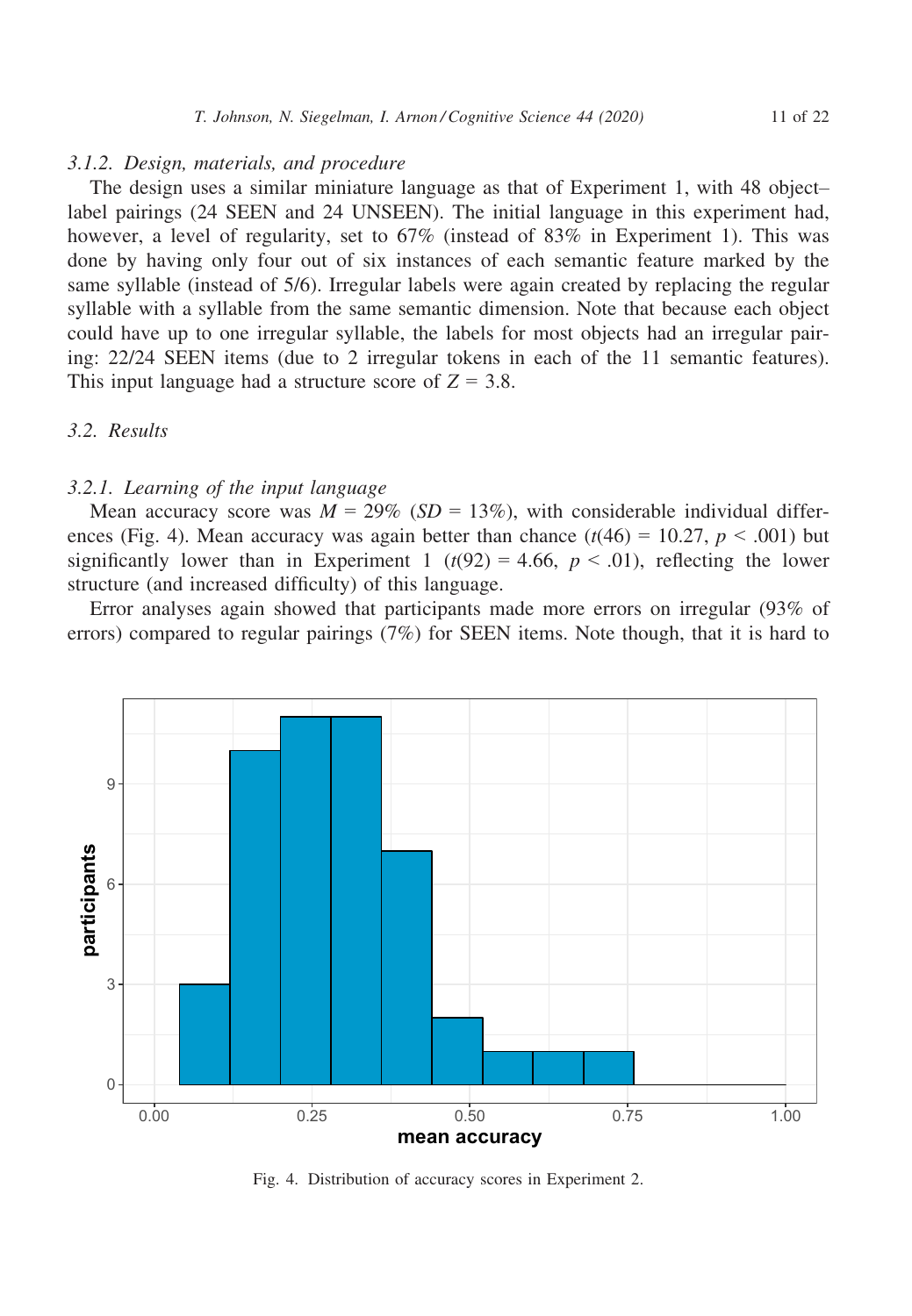accurately estimate performance for regular items due to their small number (2/24 items). As in Study 1, a large proportion of the errors for irregular items occurred in irregular syllables (84%), 36% of which were generalization errors where the irregular syllable was replaced with the dominant form. As in the previous study, participants showed learning of the association between syllable position and semantic feature (with 60% of errors using a syllable from the same set). Overall, then, the patterns of errors mirror that of Experiment 1.

## 3.2.2. Structure score analyses

We again calculated for each subject an added structure measure  $(\Delta Z)$  by computing the difference between the structure in UNSEEN items  $(Z_{produced})$ , and the structure level of the initial language ( $Z_{\text{input}}$  = 3.8). As in Experiment 1, mean  $\Delta Z$  was (slightly) negative  $(M_{\Delta Z} = -0.72 \text{ } SD = 3.63)$ , indicating that participants produced languages with lower level of structures compared to the input. Importantly, we again observed substantial individual differences (Fig. 5), with participants' added structure scores ranging from  $-5.09$  to 8.96.

### 3.2.3. Correlation of learning and added structure

Critically, the correlation between accuracy and added structure was again positive, strong, and highly significant:  $r = .62$ ,  $p < .001$  (95% CI: [0.40, 0.77]; Fig. 6), suggesting



Fig. 5. Distribution of the added structure  $(\Delta Z)$  scores across participants in Experiment 2.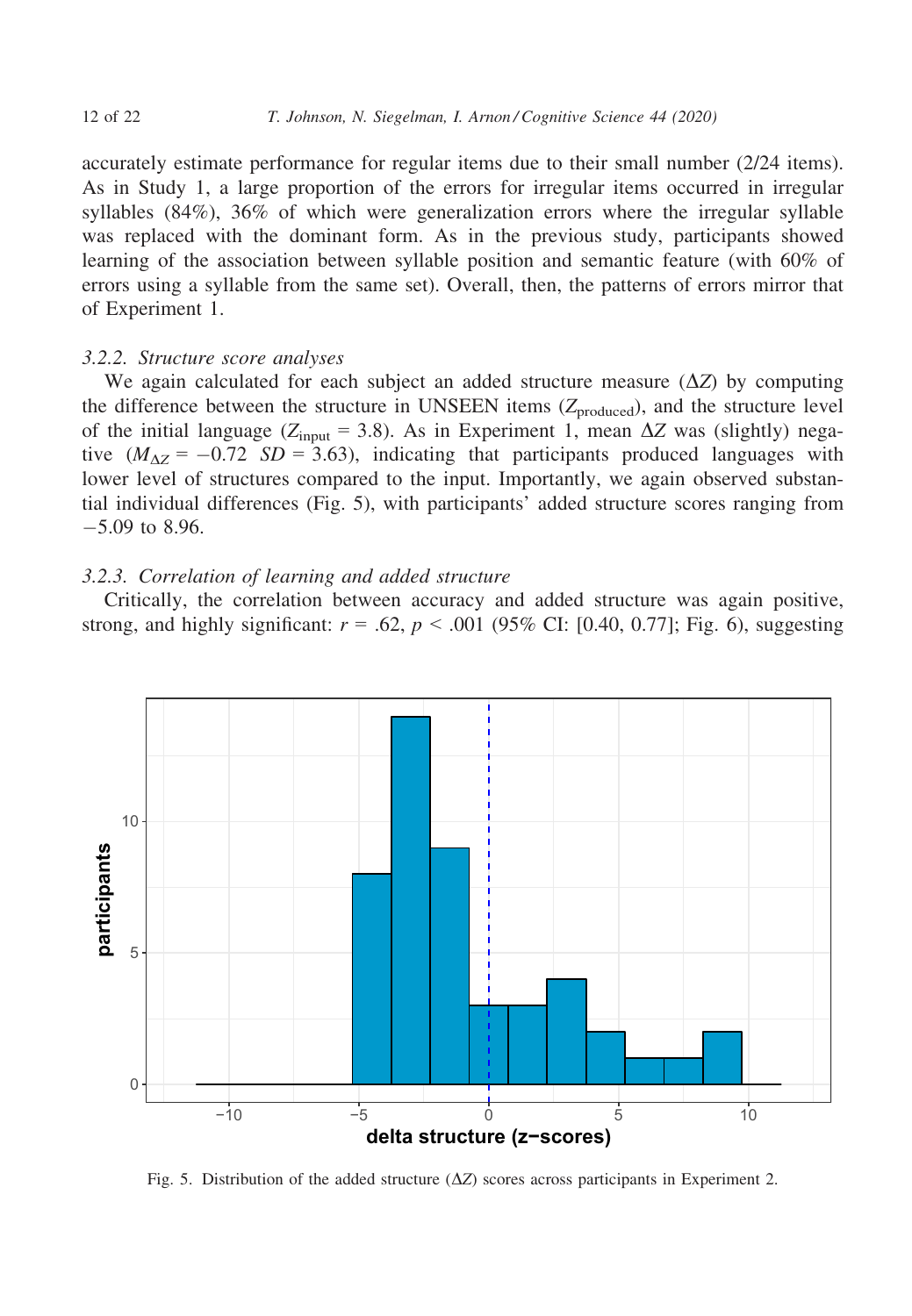

Fig. 6. Added structure  $(\Delta Z)$  as a function of learning in Experiment 2.

that even after changing the level of regularity of the input language, individuals' tendency to add structure is highly correlated with their ability to learn it. Nonetheless, this correlation was significantly weaker compared to Experiment 1 ( $r = .62$  vs.  $r = .91$ ;  $Z = 3.75$ ,  $p < .001$ ), suggesting that this association is even stronger in a more regular environment. We return to this point in Section 5. As in Experiment 1, we next looked at the added structure values of "good" and "poor" learners separately (based on a median split). Good learners had a numerically (but not statistically) positive mean added structure score ( $\Delta Z = 0.8$ ,  $p = .35$ ), whereas "poor" learners significantly reduced the structure of the language ( $\Delta Z = 2.19$ ,  $p < .001$ ) Importantly, we again found significant positive correlations between structure and learning abilities among the two groups:  $r = .54$  $(p = .007)$  for "good" learners, and 0.45  $(p = .02)$  for "poor" learners.<sup>3</sup>

### 4. General discussion

We set out to investigate the relation between learning abilities and structure addition in iterated learning paradigms. While recent work documents the influence of group-level properties on structure emergence (such as group-size, e.g., Vogt, 2007), little work to date has asked whether individuals vary in their tendency to add structure, and if so what underlies this variation. This question is also of relevance for understanding what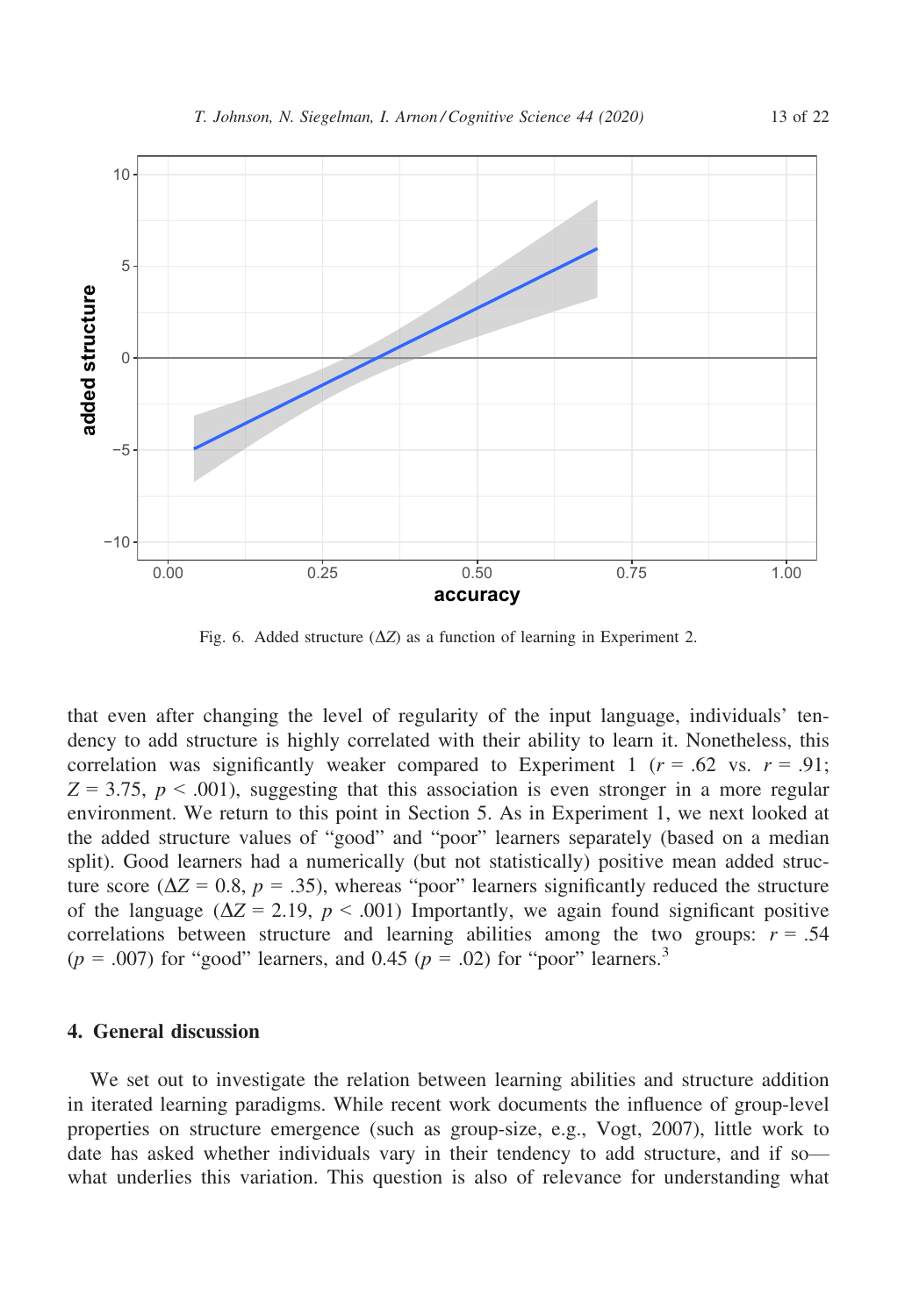kind of learners/speakers drive language change, an issue that has been heavily debated. In two studies, we explore the link between learning the input language and adding structure to it at the individual level. To do so, we use a one-generation learning task, where all participants are exposed to the same semi-structured initial language, with an equal (and large) number of seen and unseen items. This allows us to have independent measures of learning (accuracy on seen items) and structure addition (computed based on the unseen items). The results of our two experiments are unequivocal: We observed a strong positive correlation between individuals' ability to learn the language and their tendency to add structure to it. This positive correlation held for languages with varying degree of structure, and for better and poorer learners within each study. That is, across initial structure levels and across learning skills, individuals who were better at learning the input language also produced more structured output languages.

Our results highlight the fact that even within a homogeneous group of subjects (i.e., a group of university students in a similar age range, tested under the same experimental conditions), there is extensive variability in participants' ability to learn—and consequently, generalize—the regularities embedded in their input. This observation has important implications for iterated language studies in particular and for models of language change more broadly. As for the former, ILM studies typically have only one individual learner per generation, a methodological choice that implicitly assumes similar structure emergence tendencies across learners. The current results suggest that learning and generalization are inherently linked, and that variation in learning accuracy leads to variation in structure addition. Methodologically, this means that the overall change in the language structure in iterated learning tasks may also reflect individual learner tendencies in ways that are not currently modeled. Theoretically, it suggests that better learning leads to more structure addition: Participants who struggle in learning the input language do not make it easier to learn, but instead make it noisier (less structured). This raises the interesting possibility that chains of "good learners" will result in more structured languages than chains of "bad learners." The link between variation in learning and structure is also relevant for other one-generation artificial language learning paradigms, where participants' tendency to change variable input is examined (e.g., Culberston & Newport, 2015; Culberston, Smolensky, & Legendre, 2012). Here also, little is known about individual differences, and here also, learners' tendency to regularize their input (measured as an increase in a form's frequency relative to the input) may be related to their ability to learn or remember the input language.

Turning to implications for theories of language change more broadly, the positive correlation between learning and structure addition is consistent with a theoretical framework that views learning as a pre-requisite for generalization. Such a framework can help explain differences between children and adults in the emergence of structure in laboratory-based investigations (Raviv & Arnon, 2018a), and their differential role in processes of emergence and change more generally. There is ongoing controversy about the role of child versus adult learners in processes of emergence and change, with previous studies focusing on qualitative differences between the two age groups. Thus, on the one hand, studies of emergent sign languages highlight children's unique role in the creation (or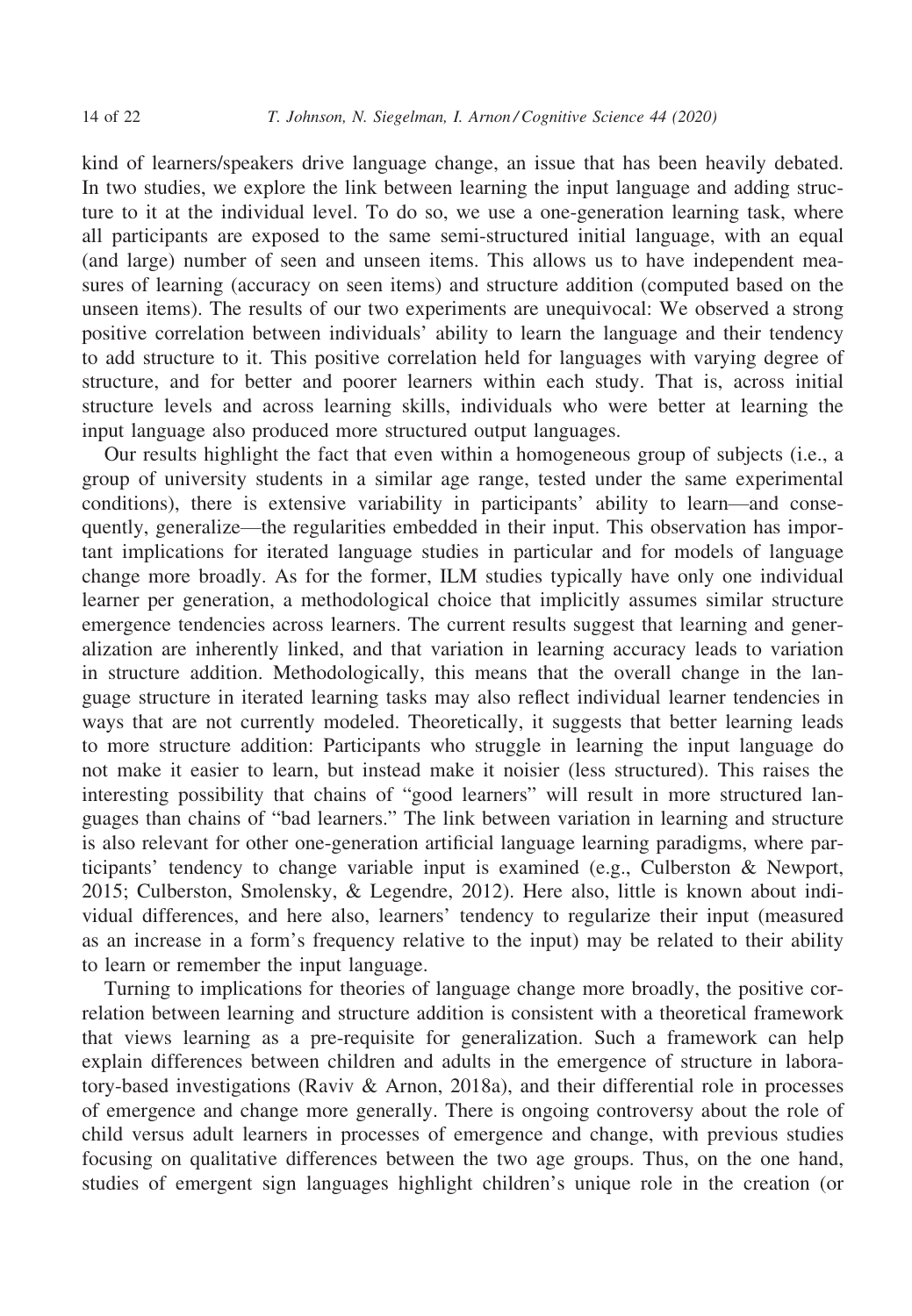increase) of linguistic structure, a pattern attributed to innate knowledge no longer available to adults (Senghas & Coppola, 2001). At the same time, studies of creolization question children's role in processes of change because of their lower social prestige relative to adult speakers (e.g., Arends & Bruyn, 1994). From a learnability perspective, the difference between children and adults can be seen as one of degree, not kind: If the ability to introduce structure is related to learning, then children will be more or less likely to add structure depending on how well they learned the input language. That is, instead of assuming an overarching difference between children and adults we can make the prediction that children's tendency to add structure will be related to their success in learning the input. The idea that children's ability to extract regularities improves with age is supported by recent findings from the statistical learning literature, showing that statistical learning improves during development (Arciuli & Simpson, 2012; Raviv & Arnon, 2018b; Shufaniya & Arnon, 2018). Interestingly, this same literature also illustrates substantial individual variability in learning abilities within an age group, and its impact on language learning (e.g., Arciuli & Simpson, 2012; Siegelman & Frost, 2015; see Siegelman, Bogaerts, Christiansen, & Frost, 2017 for review). Combining these two sets of findings—the clear link between structure addition and learning, and the improvement of detecting regularities with age—leads to the prediction that adults, as a group, will add more structure to language than children will, especially when faced with learning complex input (a prediction consistent with the results of Raviv & Arnon, 2018a and Boyd  $\&$ Goldberg, 2012). To re-iterate, our framework suggests that differences in structure addition between children and adults are rooted in quantitative differences in their learning abilities. That is, we predict that learning abilities will be a better predictor than age in explaining variability in structure addition (i.e., good child learners should look like adults while bad adult learners should look like kids).

One seemingly unintuitive observation in the current study is that participants created outputs that were on average less structured than the input they were exposed to, in contrast with the general finding of an overall increase in structure across diffusion chains (e.g., Kirby et al., 2008). This structure reduction may reflect two unique properties of our design: the use of only one generation and not multiple ones, and the fact that the initial language did have substantial structure. The iterative design is often seen as necessary for the emergence of structure (Kirby et al., 2008, 2015). The reduction in structure we found supports this claim, or, at a minimum, shows that additional factors are required for structure to increase (see Raviv et al., 2019, for discussion). Our language also differed from typical iterated learning studies where the initial language has no structure. It is possible that beyond a given level of structure, learners tend to reduce the structure (on average), to converge on languages that are neither too predictable nor complex. Importantly, the lack of overall increase was also impacted by individual variation: Good learners did add structure to the language. When we split participants into good and bad learners (based on the median), we see that "good learners" did add structure to the language (as evidenced in their positive  $\Delta Z$  scores; see Figs. 3 and 6), whereas the "bad learners" did not. Further work is needed to understand what underlies the group-level reduction in structure, by manipulating both the levels of input structure and the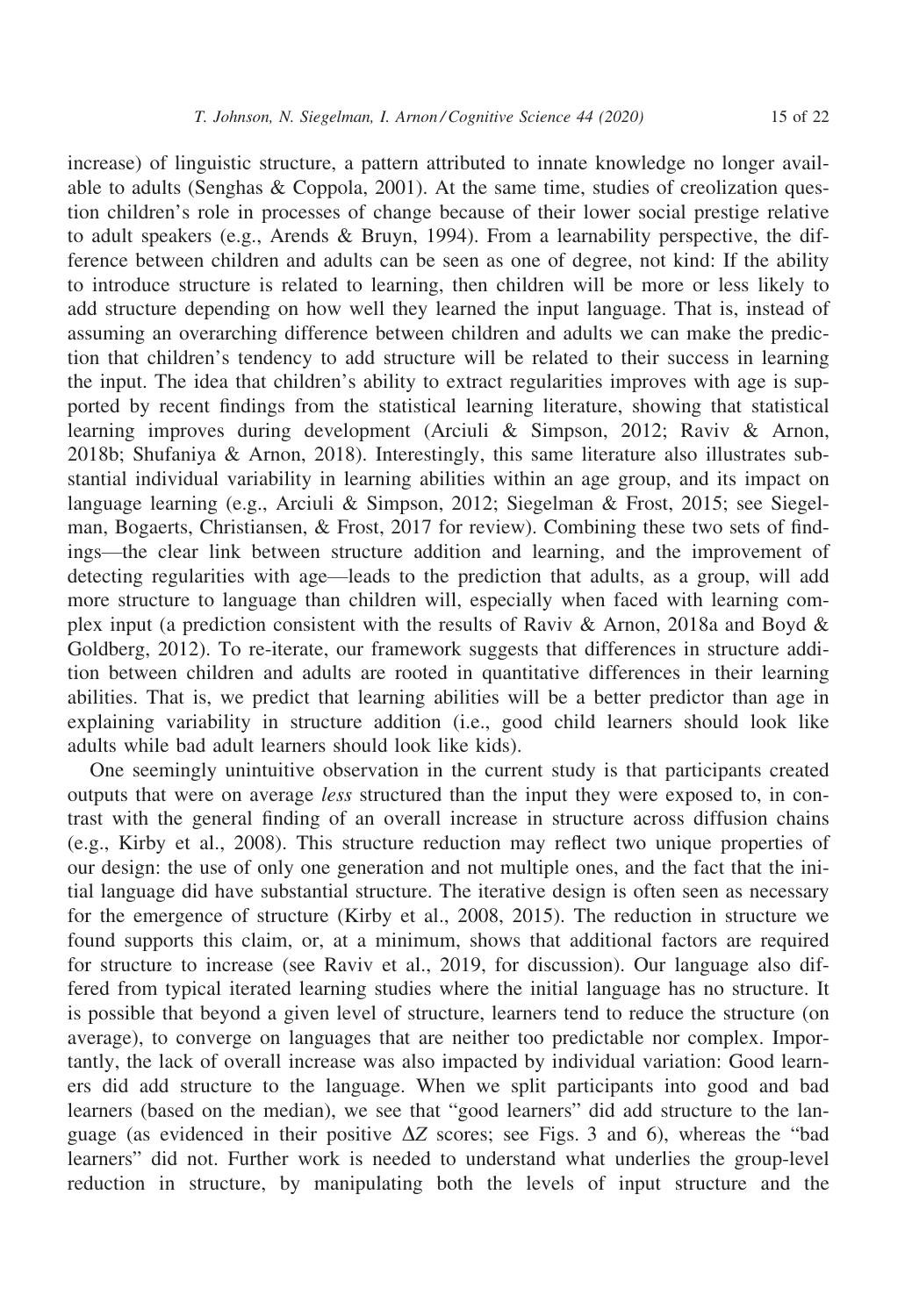communication dynamics. An additional open question has to do with the difference in correlation between studies 1 and 2: Why was the correlation between added structure and learning abilities significantly weaker in the lower level of regularity (67%) compared to the more regular condition (83%)? It is reasonable to think that less structured languages lead to greater learning difficulty, resulting in a larger number of individuals whose productions have a very small degree of structure. That is, in lower levels of regularity, which are characterized by more difficult learning conditions, a larger number of individuals produce less constrained languages. The output of those participants will be more random, adding unexplained variability to both measurements (accuracy and structure), and consequently, to their correlation. If this is indeed the case, we predict even lower correlations when learning difficulty will be increased (e.g., languages with lower levels of regularity, and/or with a larger number of items to learn).

One potential limitation of the current study is its ecological validity: How similar is the structure we examined to the complex structure found in natural language? While artificial languages do not do justice to the complexity of natural language, they nevertheless provide valuable information about learning mechanisms and biases. Such paradigms do not simulate the complexity of natural language, but instead isolate specific properties to examine their impact on learning. In the current study, we follow a long tradition of artificial language studies that present learners with probabilistic structure and ask how they change it. This paradigm has been used to uncover new insights on a range of question, among them the emergence of structure (e.g., Kirby et al., 2008); the emergence of casemarking systems (Fedzechkina, Jaeger, & Newport, 2012); and the possibly universal learning biases that underlie the frequency of harmonic alignment across the worlds' languages (Culbertson et al., 2012).

The structure learners were exposed to in our study can be described as a mix of morphological and lexical variation. Learners were presented with a quasi-regular mapping between forms and meanings, such that one form usually, but not always, marked the same semantic feature (e.g., red was usually marked with the syllable " $mo$ ," but appeared with the syllable "fa" instead in a minority of cases, at the same time, the syllable "mo" marked a different semantic feature in a minority of cases). While the irregularity we implemented does not have a precise parallel in natural language (i.e., three syllables each exhibiting probabilistic variation)—a limitation we acknowledge—there are real-world parallels for similar forms of variation, especially (but not only) in situations of language emergence and change. One parallel can be found in morphological variation, when the same morpheme is used to express multiple meanings (i.e., the -s morpheme in English). From the perspective of the learners, such variation is initially probabilistic, until the relevant context of use is acquired. Another example is the probabilistic use of morpho-phonological markers (e.g., -a at the end of the word usually, but not always, reflects feminine gender in Spanish), which learners have to acquire. Both morphological and lexical variation occur more often in situations of language emergence and change (see Kroch, 1994), which are the ones we set out to simulate. In language change, the use of specific morphemes becomes probabilistic as they change their meaning or function. For example, in Hebrew, there is an ongoing change in gender agreement for feminine forms, which results in the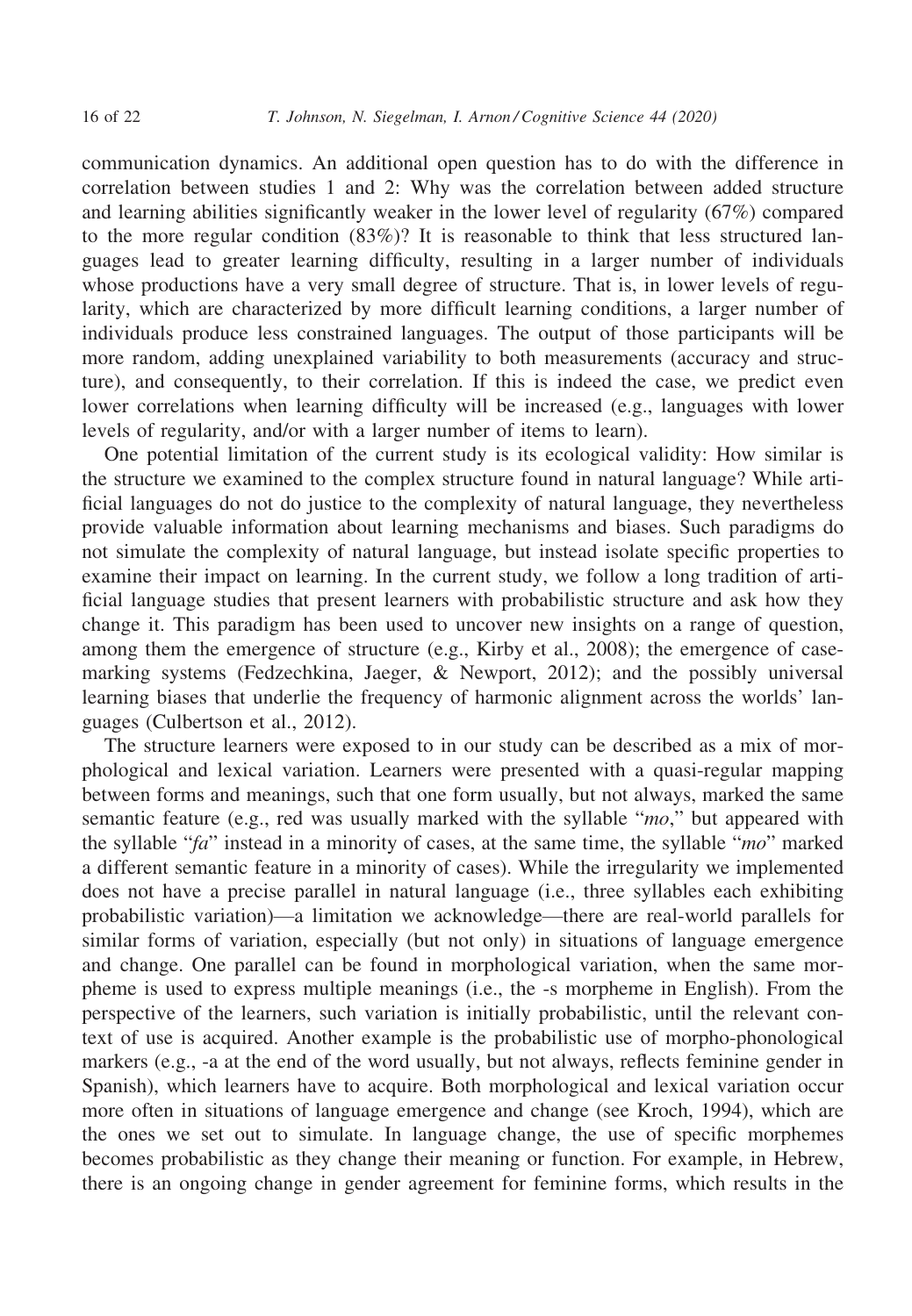concurrent use of feminine and masculine pronouns for plural female human entities (Levon, 2012). Here, as in our study, learners have to deduce which is the dominant (and hence more generalizable) form. A more direct parallel to the kind of variation we tested is found in emerging sign languages. Lexical variation is documented in emerging sign languages, where different labels are used for the same object in a probabilistic manner, including for items similar to the ones we used, like color terms (e.g., Ergin, 2017; Meir & Sandler, 2019; Stamp et al., 2014). That is, the irregularity we implemented does not have a precise parallel in natural language, but its different components do. While artificial language learning paradigms do not simulate the complexity of natural language, they can nevertheless illuminate aspects of language learning that are hard to test in the wild. Their power lies in their simplicity: They allow us to isolate certain characteristics of natural languages (here, quasi-regular compositional structure), to assess how they are learned.

To conclude, our study is the first to examine the link between individuals' tendency to add structure and their learning abilities. Across initial learning conditions, we observe a strong positive correlation between added structure and learning skills. This, we believe, suggests that the agents of language change are those who are capable of learning the quasi-regularities in their environments, and using them to add further structure to the language.

#### Acknowledgments

We thank Kenny Smith for sharing the structure calculation code and for helpful discussions. We thank the two anonymous reviewers for their comments on previous versions of this paper. The research was funded by an Israeli Science Foundation grant to the third author (grant number 584/16).

#### Open Research badges

## $\blacksquare$

This article has earned Open Data badge. Data are available at [https://osf.io/qtm8g/.](https://osf.io/qtm8g/)

### **Notes**

1. For interpretability, we report  $t$  tests when comparing performance to chance-level and in the error analysis below. We did ensure that our results hold also when using generalized mixed-effect models, which are less susceptible to statistical errors in analysis of categorical data (Jaeger, 2008). Indeed, the results were qualitatively similar: All significant effects remained significant.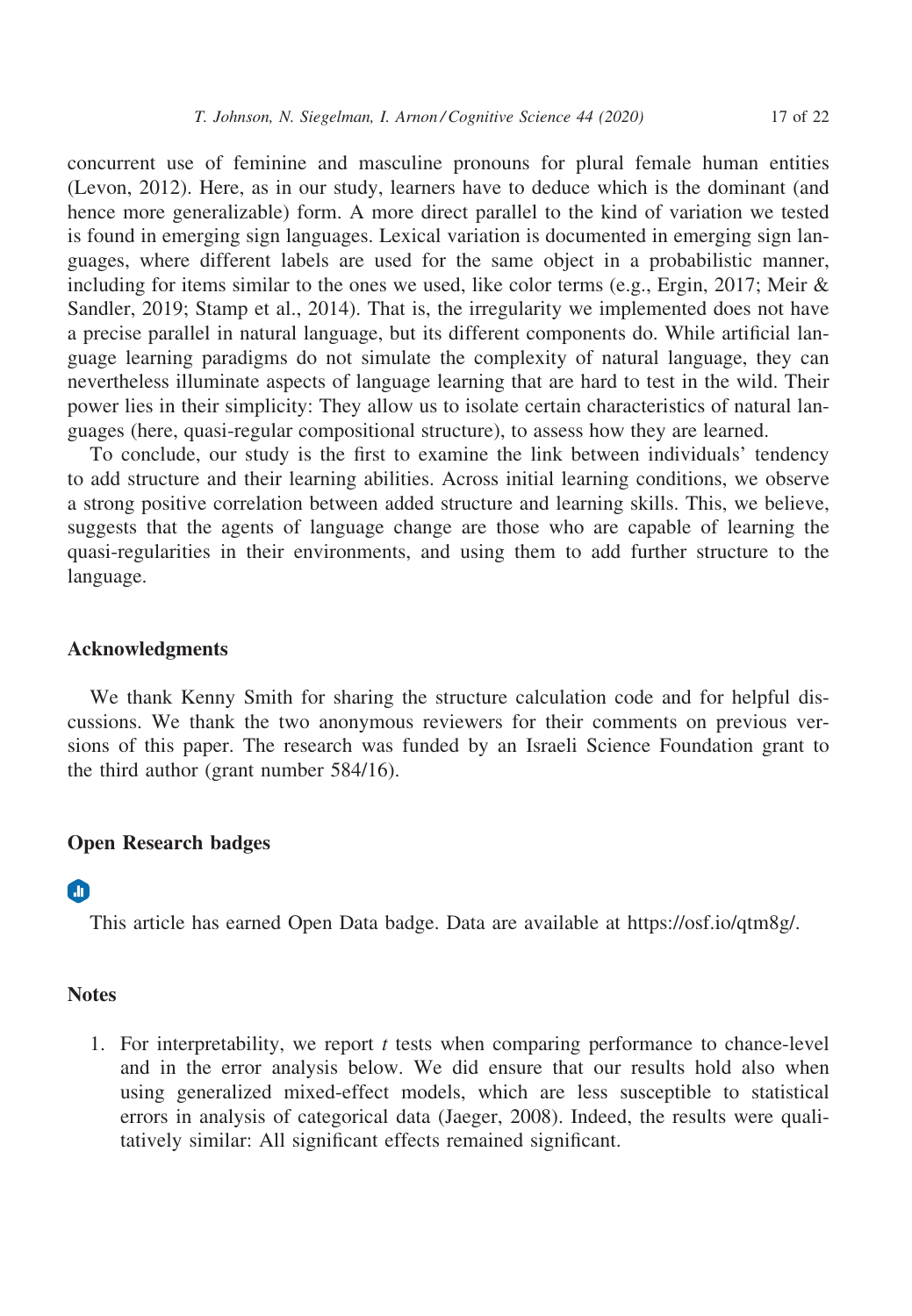- 2. A related question is whether the correlation between accuracy and added structure holds when disregarding participants who do not show evidence of learning. To examine this, we calculated an individual chance level (i.e. the number of syllables a given participant needs to produce correctly to show above-chance level at the individual level according to a binomial distribution; see e.g., Siegelman, Bogaerts, & Frost, 2017; estimated at 12/72 syllables). We found that the vast majority of participants did show evidence of learning: 42/47. Moreover, the strong positive correlation between accuracy and added structure remained highly significant even after excluding the five at-chance participants:  $r = .91$ ,  $p < .001$ . These findings show that the relation between added structure and accuracy is not driven by atchance subjects.
- 3. We again found a significant positive correlation between accuracy and added structure when looking only at participants who performed above-chance at the individual level (*n* = 39):  $r = .56$ ,  $p < .001$ .

## References

- Arciuli, J., & Simpson, I. C. (2012). Statistical learning is related to reading ability in children and adults. Cognitive Science, 36(2), 286–304.
- Arends, J., & Bruyn, A. (1994). Gradualist and developmental hypotheses. Pidgins and Creoles: An Introduction, 15, 111.
- Boyd, J. K., & Goldberg, A. E. (2012). Young children fail to fully generalize a novel argument structure construction when exposed to the same input as older learners. Journal of Child Language, 39(3), 457– 481.
- Chomsky, C. (1972). Stages in language development and reading exposure. Harvard Educational Review, 42 (1), 1–33.
- Culbertson, J., & Newport, E. L. (2015). Harmonic biases in child learners: In support of language universals. Cognition, 139, 71–82.
- Culbertson, J., Smolensky, P., & Legendre, G. (2012). Learning biases predict a word order universal. Cognition, 122(3), 306–329.
- Ergin, R. (2017). Central taurus sign language: A unique vantage point into language emergence. Doctoral dissertation. Tufts University.
- Fedzechkina, M., Jaeger, T. F., & Newport, E. L. (2012). Language learners restructure their input to facilitate efficient communication. Proceedings of the National Academy of Sciences, 109(44), 17897-17902.
- Griffiths, T. L., & Kalish, M. L. (2007). Language evolution by iterated learning with Bayesian agents. Cognitive Science, 31(3), 441–480.
- Hudson, C. L., & Newport, E. (2001). Regularization during creolization: The learning of inconsistent linguistic input. 26th Annual Boston University Conference on Language Development, Boston, MA.
- Hudson Kam, C. L., & Newport, E. L. (2005). Regularizing unpredictable variation: The roles of adult and child learners in language formation and change. *Language Learning and Development*,  $I(2)$ , 151–195.
- Jaeger, T. F. (2008). Categorical data analysis: Away from ANOVAs (transformation or not) and towards logit mixed models. Journal of Memory and Language, 59(4), 434–446.
- Kam, C. L. H., & Newport, E. L. (2009). Getting it right by getting it wrong: When learners change languages. Cognitive Psychology, 59(1), 30–66.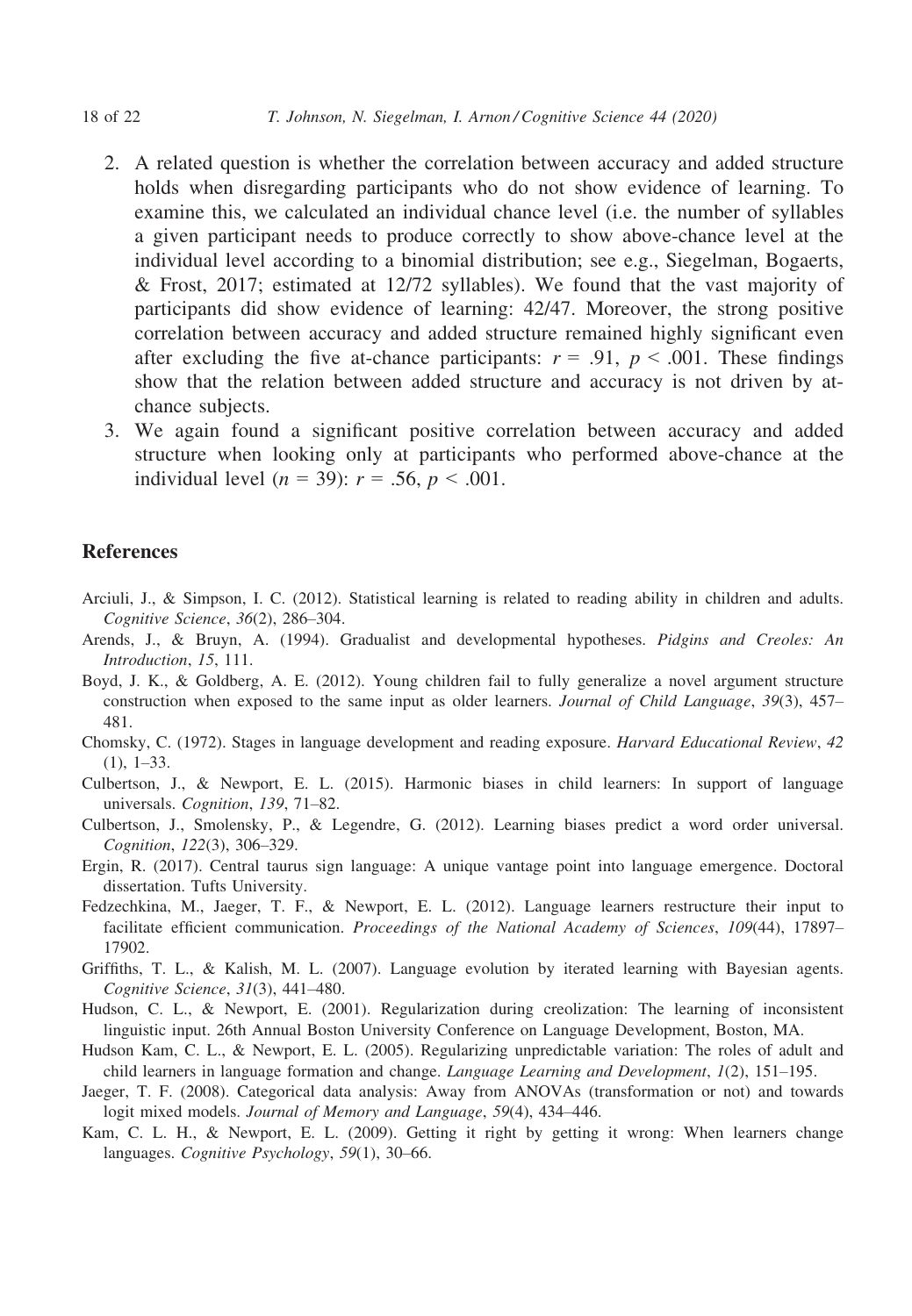- Kempe, V., Gauvrit, N., Gibson, A., & Jamieson, M. (2019). Adults are more efficient in creating and transmitting novel signalling systems than children. Journal of Language Evolution, 4(1), 44–70.
- Kirby, S. (2017). Culture and biology in the origins of linguistic structure. Psychonomic Bulletin & Review, 24(1), 118–137.
- Kirby, S., Cornish, H., & Smith, K. (2008). Cumulative cultural evolution in the laboratory: An experimental approach to the origins of structure in human language. Proceedings of the National Academy of Sciences, 105(31), 10681–10686.
- Kirby, S., Griffiths, T., & Smith, K. (2014). Iterated learning and the evolution of language. Current Opinion in Neurobiology, 28, 108–114.
- Kirby, S., Tamariz, M., Cornish, H., & Smith, K. (2015). Compression and communication in the cultural evolution of linguistic structure. Cognition, 141, 87–102.
- Kroch, A. (1994). Morphosyntactic variation. In K. Beals, J. Denton, R. Knippen, L. Melnar, H. Suzuki, & E. Zeinfeld (Eds.), CLS 30, Vol. 2: The parasession on variation in linguistic theory (pp. 180–201). Chicago: CLS.
- Levon, E. (2012). Gender, prescriptivism, and language change: Morphological variation in Hebrew animate reference. Language Variation and Change, 24, 33–58.
- Lupyan, G., & Dale, R. (2010). Language structure is partly determined by social structure. PLoS One, 5(1), e8559.
- Meir, I., & Sandler, W. (2019). Variation and conventionalization in language emergence. *Language Contact*, Continuity and Change in the Genesis of Modern Hebrew, 256, 337.
- Navarro, D. J., Perfors, A., Kary, A., Brown, S., & Donkin, C. (2017). When extremists win: On the behavior of iterated learning chains when priors are heterogeneous. Cognitive Science, 42, 847–852.
- Newport, E. L. (2020). Children and adults as language learners: Rules, variation, and maturational change. Topics in Cognitive Science, 12, 153–169.
- Pinker, S. (1984). Language learnability and language development. Cambridge, MA: Harvard University Press.
- Raviv, L., & Arnon, I. (2018a). Systematicity, but not compositionality: Examining the emergence of linguistic structure in children and adults using iterated learning. *Cognition*, 181, 160–173.
- Raviv, L., & Arnon, I. (2018b). The developmental trajectory of children's auditory and visual statistical learning abilities: Modality-based differences in the effect of age. Developmental Science, 21(4), e12593.
- Raviv, L., Meyer, A., & Lev-Ari, S. (2019). Compositional structure can emerge without generational transmission. Cognition, 182, 151–164.
- Reali, F., & Griffiths, T. L. (2009). The evolution of frequency distributions: Relating regularization to inductive biases through iterated learning. Cognition, 111(3), 317–328.
- Samara, A., Smith, K., Brown, H., & Wonnacott, E. (2017). Acquiring variation in an artificial language: Children and adults are sensitive to socially conditioned linguistic variation. Cognitive Psychology, 94, 85–114.
- Senghas, A., & Coppola, M. (2001). Children creating language: How Nicaraguan sign language acquired a spatial grammar. Psychological Science, 12(4), 323–328.
- Shufaniya, A., & Arnon, I. (2018). Statistical learning is not age-invariant during childhood: Performance improves with age across modality. Cognitive Science, 42(8), 3100–3115.
- Siegelman, N., Bogaerts, L., Christiansen, M. H., & Frost, R. (2017). Towards a theory of individual differences in statistical learning. Philosophical Transactions of the Royal Society B: Biological Sciences, 372(1711), 20160059.
- Siegelman, N., Bogaerts, L., & Frost, R. (2017). Measuring individual differences in statistical learning: Current pitfalls and possible solutions. Behavior Research Methods, 49(2), 418–432.
- Siegelman, N., & Frost, R. (2015). Statistical learning as an individual ability: Theoretical perspectives and empirical evidence. Journal of Memory and Language, 81, 105–120.
- Stamp, R., Schembri, A., Fenlon, J., Rentelis, R., Woll, B., & Cormier, K. (2014). Lexical variation and change in British sign language. PLoS One, 9(4).
- Vogt, P. (2007). Group size effects on the emergence of compositional structures in language. European Conference on Artificial Life (pp. 405–414). Berlin, Heidelberg: Springer.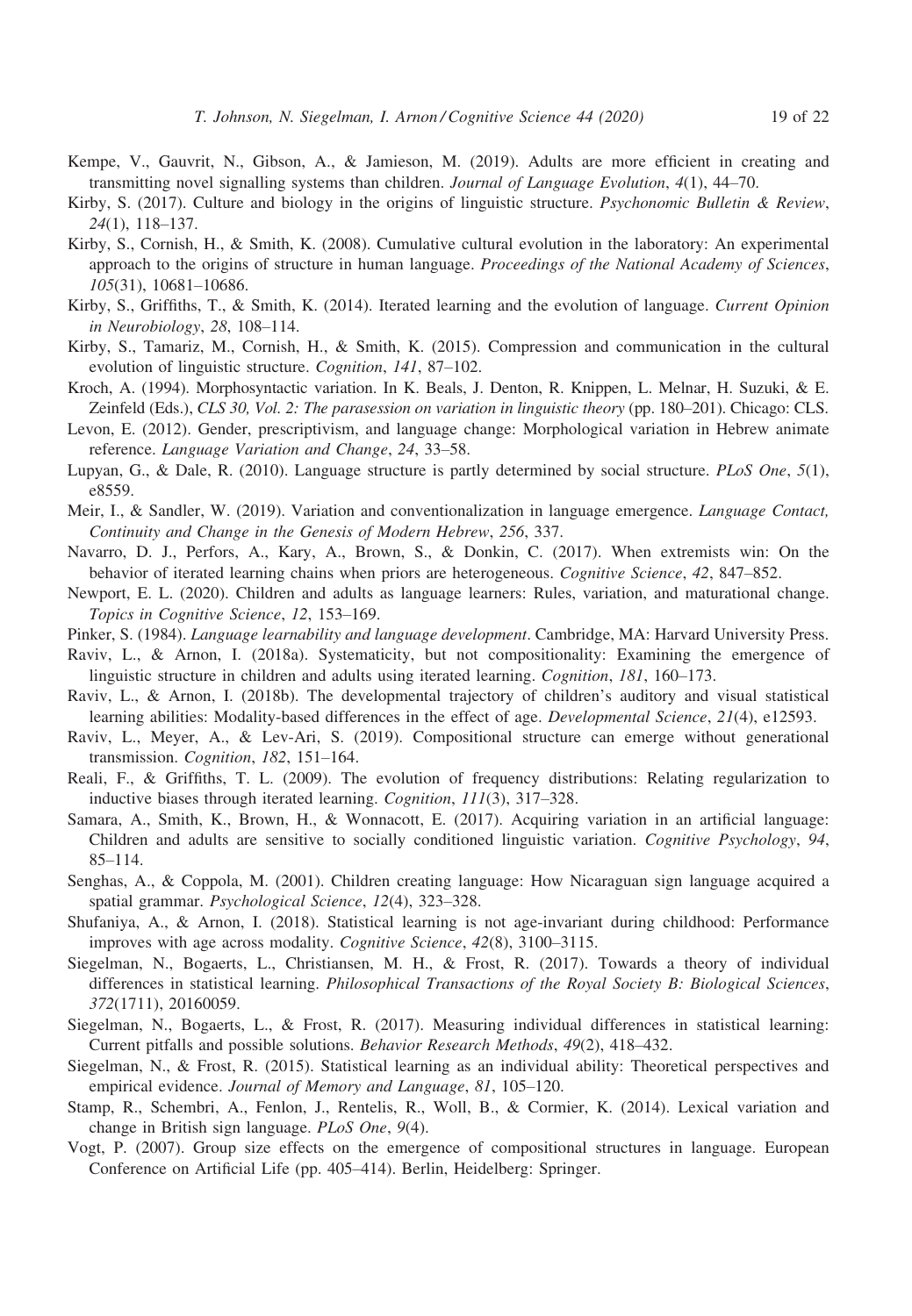## Supporting Information

Additional supporting information may be found online in the Supporting Information section at the end of the article:

Supplementary Material. Raw data is available at: <https://osf.io/qtm8g/>

## Appendix: A

Stimuli of Experiment 1 (83% regularity). Regular SEEN items appear in white background; irregular SEEN items in light-blue background; and UNSEEN items in gray

|        |          |                |                | Object's Manner |                       |               |
|--------|----------|----------------|----------------|-----------------|-----------------------|---------------|
| Number | Label    | Object's Shape | Object's Color | of Motion       | <b>SEEN or UNSEEN</b> | Irregularity  |
| 1      | gu ni ze | moon           | yellow         | rounds          | <b>SEEN</b>           | Shape         |
| 2      | li pe re | heart          | blue           | straight        | <b>SEEN</b>           | None          |
| 3      | li pe tu | star           | blue           | bounce          | <b>SEEN</b>           | <b>Shape</b>  |
| 4      | gu fa ze | star           | black          | bounce          | <b>SEEN</b>           | <b>Motion</b> |
| 5      | ka fa tu | moon           | red            | bounce          | <b>SEEN</b>           | Color         |
| 6      | ka pe tu | moon           | blue           | bounce          | <b>SEEN</b>           | None          |
| 7      | ka fa re | moon           | black          | straight        | <b>SEEN</b>           | None          |
| 8      | ka fa ze | moon           | black          | rounds          | <b>SEEN</b>           | None          |
| 9      | ka mo re | moon           | yellow         | straight        | <b>SEEN</b>           | Color         |
| 10     | be mo tu | cross          | red            | bounce          | <b>SEEN</b>           | None          |
| 11     | be mo re | cross          | red            | rounds          | <b>SEEN</b>           | Motion        |
| 12     | be pe ze | cross          | blue           | rounds          | <b>SEEN</b>           | None          |
| 13     | be fa tu | cross          | black          | straight        | <b>SEEN</b>           | Motion        |
| 14     | be ni re | cross          | yellow         | straight        | <b>SEEN</b>           | None          |
| 15     | ka ni tu | cross          | yellow         | bounce          | <b>SEEN</b>           | <b>Shape</b>  |
| 16     | li mo ze | heart          | red            | rounds          | <b>SEEN</b>           | None          |
| 17     | li ni ze | heart          | blue           | rounds          | <b>SEEN</b>           | Color         |
| 18     | be fa re | heart          | black          | straight        | <b>SEEN</b>           | <b>Shape</b>  |
| 19     | li ni re | heart          | yellow         | straight        | <b>SEEN</b>           | None          |
| 20     | li ni tu | heart          | yellow         | bounce          | <b>SEEN</b>           | None          |
| 21     | gu mo tu | star           | red            | bounce          | <b>SEEN</b>           | None          |
| 22     | gu mo ze | star           | red            | rounds          | <b>SEEN</b>           | None          |
| 23     | gu pe ze | star           | blue           | rounds          | <b>SEEN</b>           | None          |
| 24     | gu pe re | star           | black          | straight        | <b>SEEN</b>           | Color         |
| 25     | ka mo re | moon           | red            | straight        | <b>UNSEEN</b>         | None          |
| 26     | ka mo ze | moon           | red            | rounds          | <b>UNSEEN</b>         | None          |
| 27     | ka pe re | moon           | blue           | straight        | <b>UNSEEN</b>         | None          |
| 28     | ka fa tu | moon           | black          | bounce          | <b>UNSEEN</b>         | None          |

(continued)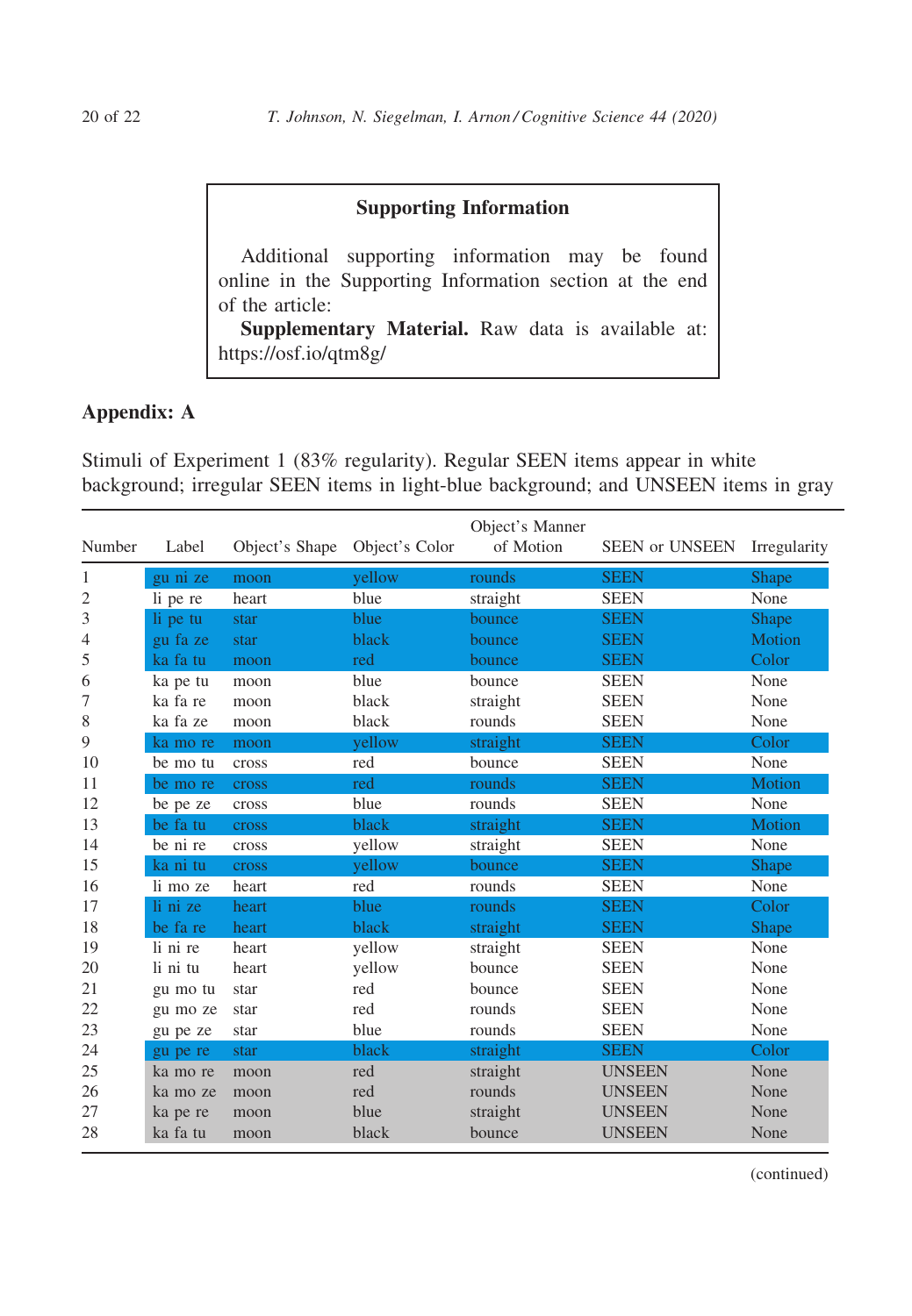|        |          |                               |        | Object's Manner |                       |              |
|--------|----------|-------------------------------|--------|-----------------|-----------------------|--------------|
| Number | Label    | Object's Shape Object's Color |        | of Motion       | <b>SEEN or UNSEEN</b> | Irregularity |
| 29     | ka ni tu | moon                          | yellow | bounce          | <b>UNSEEN</b>         | None         |
| 30     | be mo re | cross                         | red    | straight        | <b>UNSEEN</b>         | None         |
| 31     | be pe re | cross                         | blue   | straight        | <b>UNSEEN</b>         | None         |
| 32     | be pe tu | cross                         | blue   | bounce          | <b>UNSEEN</b>         | None         |
| 33     | be fa tu | cross                         | black  | bounce          | <b>UNSEEN</b>         | None         |
| 34     | be fa ze | cross                         | black  | rounds          | <b>UNSEEN</b>         | None         |
| 35     | be ni ze | cross                         | yellow | rounds          | <b>UNSEEN</b>         | None         |
| 36     | li mo re | heart                         | red    | straight        | <b>UNSEEN</b>         | None         |
| 37     | li pe tu | heart                         | blue   | bounce          | <b>UNSEEN</b>         | None         |
| 38     | li fa tu | heart                         | black  | bounce          | <b>UNSEEN</b>         | None         |
| 39     | li fa ze | heart                         | black  | rounds          | <b>UNSEEN</b>         | None         |
| 40     | li ni ze | heart                         | yellow | rounds          | <b>UNSEEN</b>         | None         |
| 41     | gu mo re | star                          | red    | straight        | <b>UNSEEN</b>         | None         |
| 42     | gu pe re | star                          | blue   | straight        | <b>UNSEEN</b>         | None         |
| 43     | gu fa ze | star                          | black  | rounds          | <b>UNSEEN</b>         | None         |
| 44     | gu ni ze | star                          | yellow | rounds          | <b>UNSEEN</b>         | None         |
| 45     | ka pe ze | moon                          | blue   | rounds          | <b>UNSEEN</b>         | None         |
| 46     | li mo tu | heart                         | red    | bounce          | <b>UNSEEN</b>         | None         |
| 47     | gu ni re | star                          | yellow | straight        | <b>UNSEEN</b>         | None         |
| 48     | gu ni tu | star                          | yellow | bounce          | <b>UNSEEN</b>         | None         |

Table A1. (continued)

Stimuli of Experiment 2 (67% regularity). Regular SEEN items appear in white background; irregular SEEN items in light-blue background; and UNSEEN items in gray

| Number | Label    | Object's shape | Object's color | Object's manner<br>of motion | <b>SEEN or UNSEEN</b> | Irregularity |
|--------|----------|----------------|----------------|------------------------------|-----------------------|--------------|
|        | gu ni ze | moon           | yellow         | rounds                       | <b>SEEN</b>           | <b>Shape</b> |
|        | li fa re | heart          | blue           | straight                     | <b>SEEN</b>           | Color        |
| 3      | li pe tu | star           | blue:          | bounce                       | <b>SEEN</b>           | <b>Shape</b> |
| 4      | gu fa ze | star           | black          | bounce                       | <b>SEEN</b>           | Motion       |
| 5      | ka fa tu | moon           | red            | bounce                       | <b>SEEN</b>           | Color        |
| 6      | be pe tu | moon           | blue           | bounce                       | <b>SEEN</b>           | <b>Shape</b> |
|        | ka fa ze | moon           | black          | straight                     | <b>SEEN</b>           | Motion       |
| 8      | ka mo ze | moon           | black          | rounds                       | <b>SEEN</b>           | Color        |
| 9      | ka mo re | moon           | yellow         | straight                     | <b>SEEN</b>           | Color        |
| 10     | be ni tu | <b>cross</b>   | red            | bounce                       | <b>SEEN</b>           | Color        |
| 11     | be mo re | <b>cross</b>   | red            | rounds                       | <b>SEEN</b>           | Motion       |
| 12     | li pe ze | <b>cross</b>   | blue           | rounds                       | <b>SEEN</b>           | <b>Shape</b> |
| 13     | be fa tu | <b>cross</b>   | black          | straight                     | <b>SEEN</b>           | Motion       |
| 14     | be pe re | cross          | yellow         | straight                     | <b>SEEN</b>           | Color        |

(continued)